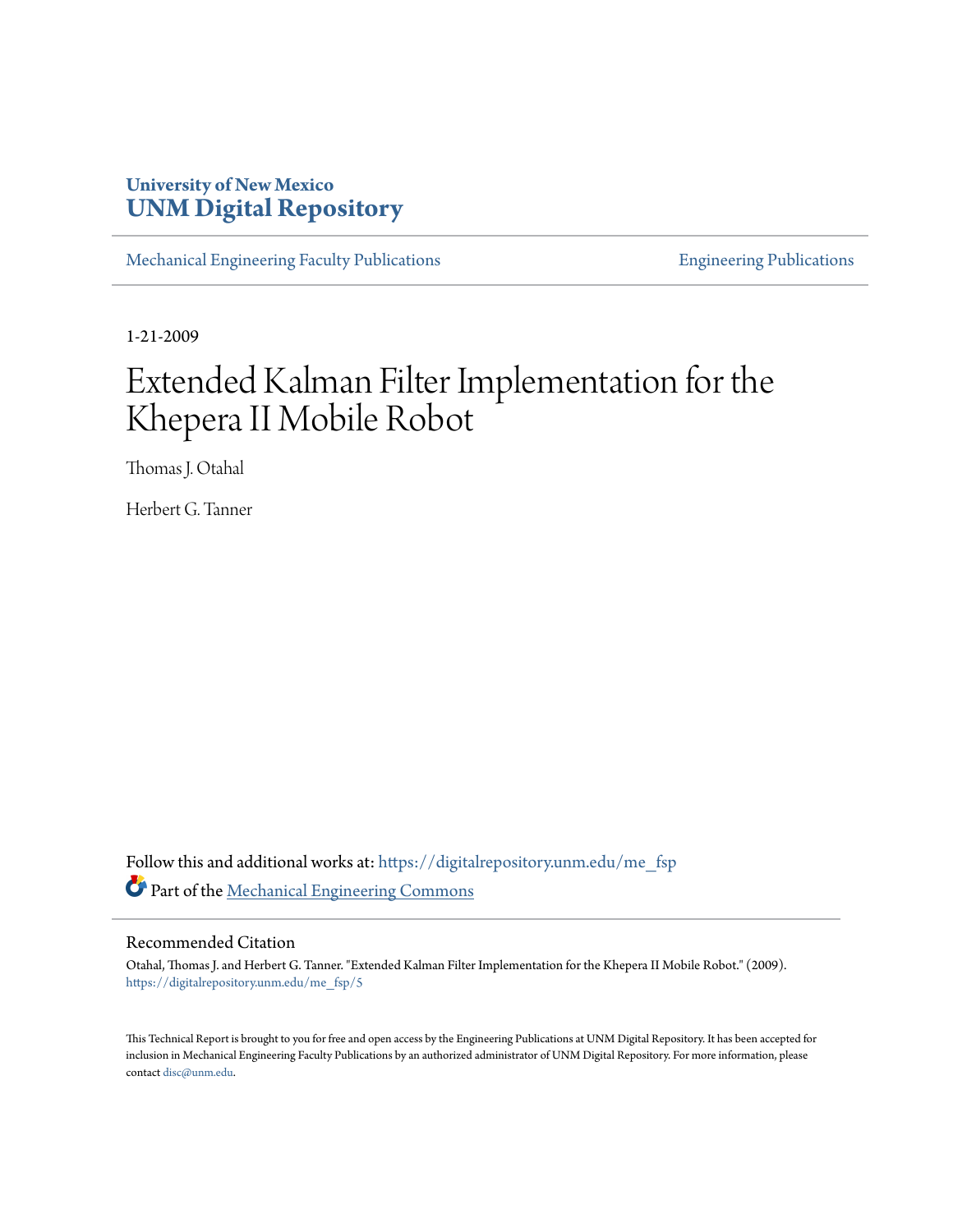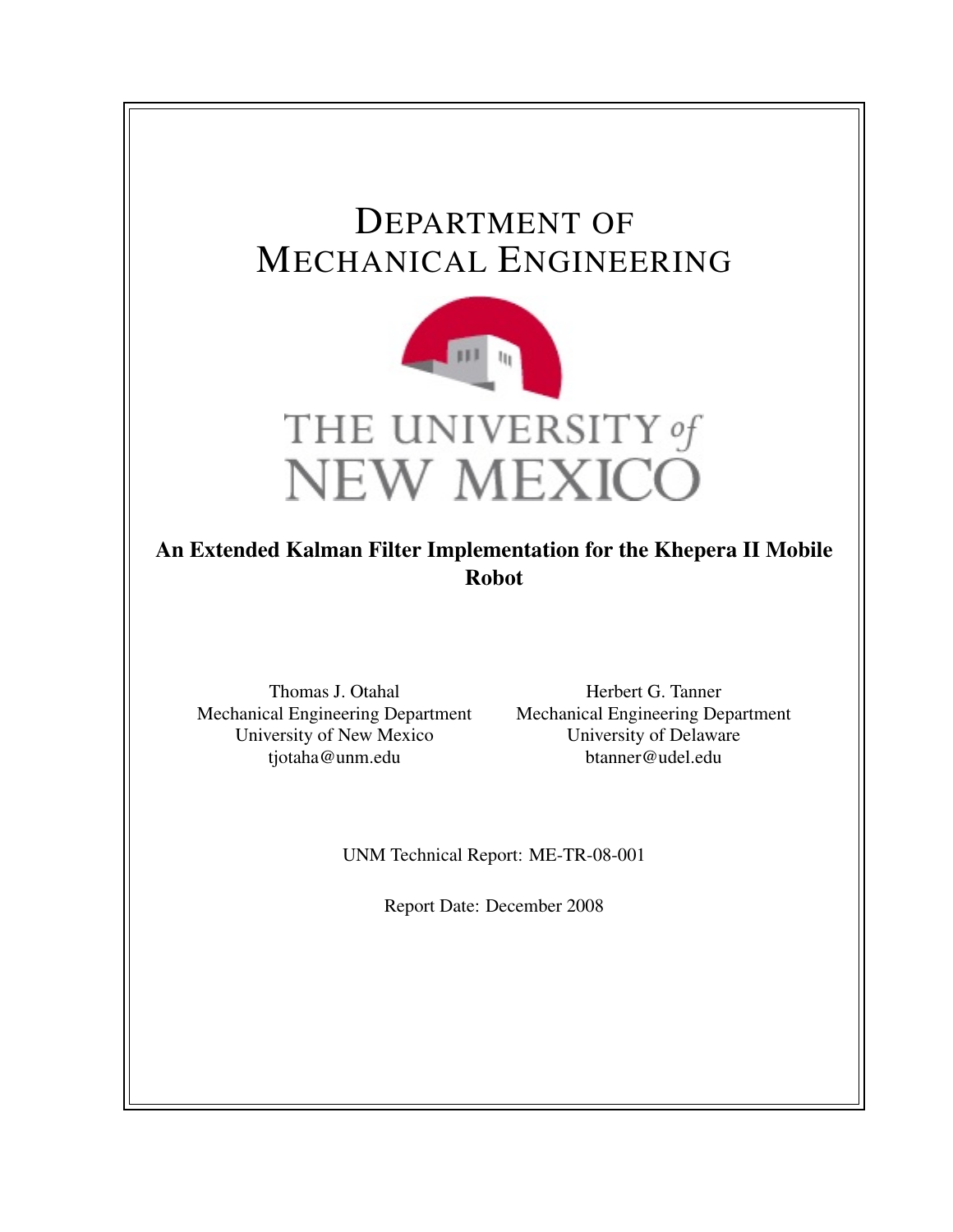### Abstract

The accurate estimation of robot position and orientation in real-time is one of the fundamental challenges in mobile robotics. The Extended Kalman Filter is a nonlinear real-time recursive time domain filter that combines available sensor data to produce an accurate estimate of state, and has been successfully applied to the localization problem in mobile robotics and aircraft navigation. This report describes an Extended Kalman Filter implementation for the Khepera II mobile robotics platform that seeks to produce accurate localization estimates in real-time using wheel odometry data, IR sensor range data, and compass heading data.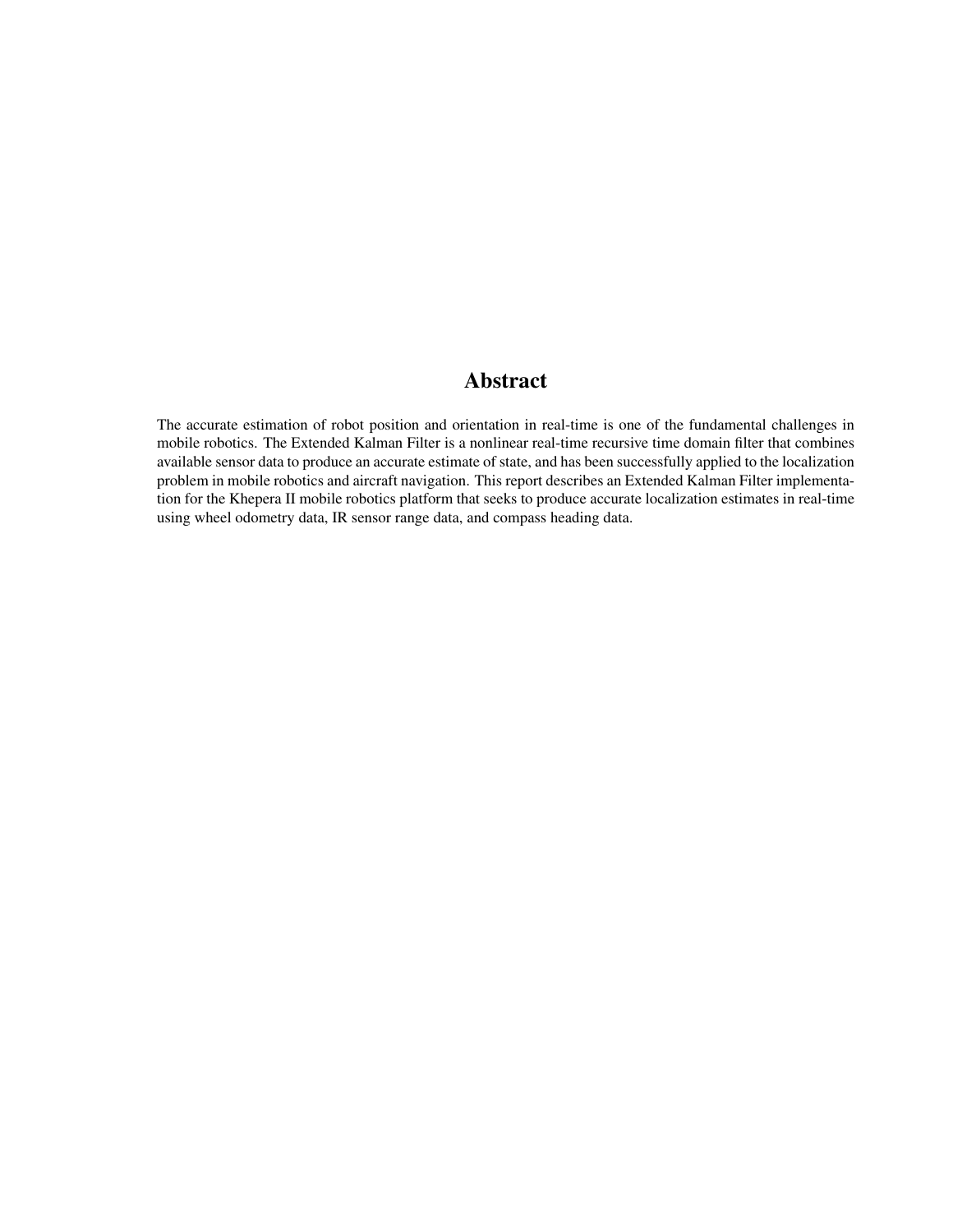# **Contents**

| $\mathbf{1}$                                | <b>Introduction</b>                          |  | $\overline{2}$ |
|---------------------------------------------|----------------------------------------------|--|----------------|
|                                             | 1                                            |  | $\overline{2}$ |
|                                             | 2                                            |  | $\overline{3}$ |
|                                             | 3                                            |  | $\overline{4}$ |
| 2                                           | An Extended Kalman Filter for the Khepera II |  | 6              |
|                                             | 1                                            |  | 6              |
|                                             | 2                                            |  | $8^{\circ}$    |
| 3                                           | <b>Results and Conclusion</b>                |  | 10             |
|                                             | 1                                            |  | 10             |
|                                             | 2                                            |  | 15             |
|                                             | 3                                            |  | 15             |
| <b>Bibliography</b>                         |                                              |  | 16             |
| A Khepera Compass and IR Sensor Calibration |                                              |  | 18             |
|                                             | A                                            |  | 18             |
|                                             | B                                            |  | 20             |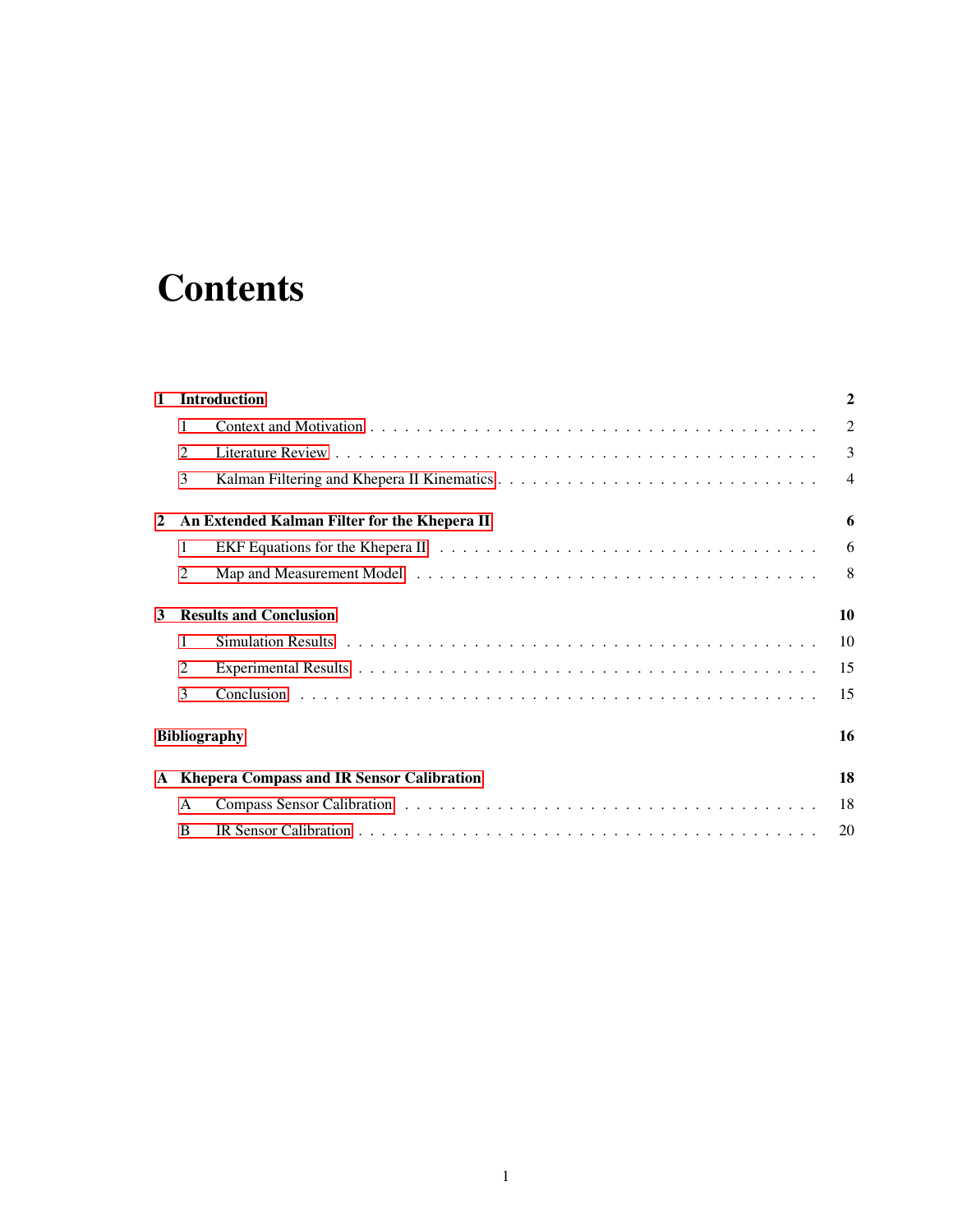## <span id="page-4-0"></span>Chapter 1

# Introduction

Mobile robots are free to move in their operating environments. They are limited in mobility by available battery power and by obstacles within the environment that the robots design cannot overcome. This freedom of motion is in contrast to a rigidly fixed industrial robot arm, whose position and orientation relative to the environment is known with a high degree of accuracy from the moment the industrial robot is switched on. Both fixed and mobile robots need accurate position and orientation data in order to perform navigation and interaction tasks with the environment and with other robots. Since mobile robots frequently change their position and orientation relative to their starting locations, they require reliable and accurate methods to obtain position and orientation data in real-time as they are moving and exploring. In words, mobile robots need to constantly ask the question, "Where am I now?"

#### <span id="page-4-1"></span>1 Context and Motivation

Mobile robots obtain position and orientation data by sensing. Two categories of position and orientation sensors are available for mobile robots. The first category is global sensors, which are external to the mobile robot, such as the Global Positioning System (GPS), navigation beacons, and other mobile robots. Global sensors have the advantage of providing the robot with an absolute position and orientation measurement at a given time. The second category is local sensors, which are located inside the robot, such as inertial navigation, odometers, magnetic compass, and laser range finders. Mobile robots using only local sensors need to rely on dead-reckoning, which is the use of sensor information to obtain the current position and orientation from a known starting point.

The use of multiple local sensors and dead-reckoning introduces several challenges for mobile robots to obtain accurate orientation and position information. The first problem is drift, where small errors in initial measurements compound with each new sensor reading and eventually grow into large errors. The second problem is integrating data from various types of local sensors that measure different physical quantities to obtain a single measurement of position and orientation. There can also be more sensor data inputs than states for position and orientation. An example situation would be integrating laser range finder data to a known object, gyroscope heading information, and odometry data from the wheel sensors on the robot. If the position state vector is only of length three  $(x, y, \Theta)$ , there will be more data streams than states with potentially overlapping information between each sensor. The goal is to obtain the most accurate estimate of position and orientation at a given sensor update from these different sensors.

One possible solution to the sensor integration and drift problems is the use of Kalman filtering on the mobile robots local sensor input data. The Kalman Filter is a robust, recursive time domain filter with a low computational cost [\[5\]](#page-18-0). Kalman filtering reduces the effects of sensor noise, drift, and also serves to integrate multiple sensor readings and produce an accurate sate update. Kalman filtering has an extensive record of highly successful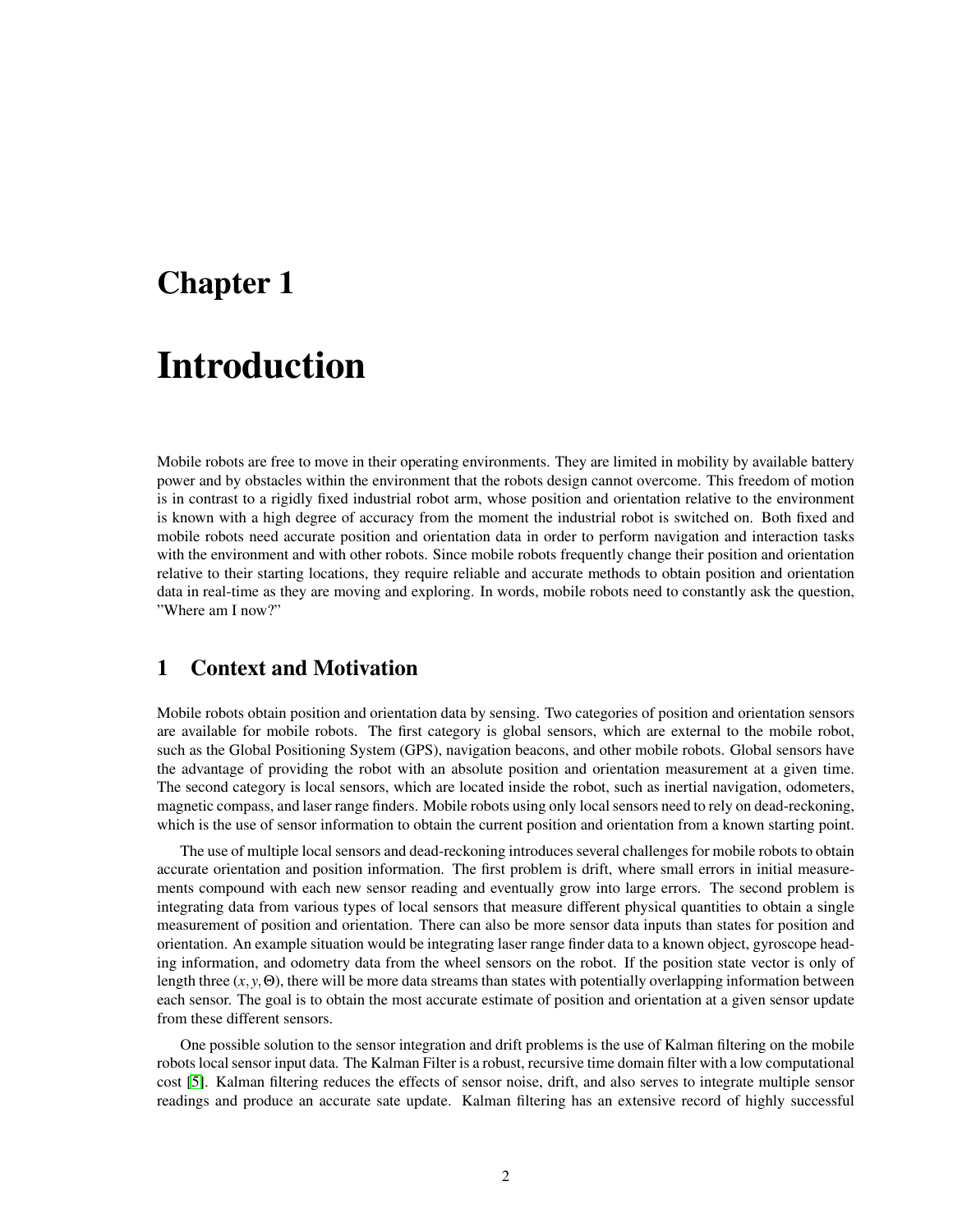#### UNM Technical Report: ME-TR-08-001 **Introduction Introduction**

application in engineering areas such as rocket, guidance, aircraft navigation, and was used by NASA during the initial moon landings of the 1960s.

This report presents an investigation that applies an Extended Kalman Filter (a non-linear extension of the standard linear Kalman Filter) to the position and orientation estimation problem for a Khepera II mobile robot (manufactured by the KTEAM corporation).



Figure 1: Khepera II with gripper turret.

<span id="page-5-1"></span>Fig. [1](#page-5-1) shows an illustration of the Khepera II robot with a gripper turret attached. The Khepera II is twowheeld, with odometry sensors and eight infrared range sensors. An orientation compass sensor is also available to provide heading information.

#### <span id="page-5-0"></span>2 Literature Review

Kalman filtering began with the publication of Ronald E. Kalman's landmark paper in 1960 [\[11\]](#page-18-1) on an improved time domain filter (over the then dominant frequency domain Wienar filter) to remove signal noise. Acceptance of Kalman's work was greatly facilitated by the work of Stanley Schmidt from NASA Ames research, which extended Kalman's strictly linear limitation of the filter to handle a narrow class of useful non-linear functions. The resulting filter was called the Schmidt-Kalman filter (now called the Extended Kalman Filter (EKF), and the application was found for the EKF during the initial Apollo moon landings. Recent work by Julier and Uhlmann [\[9\]](#page-18-2) has produced the Unscented Kalman Filter (UKF), which can handle a much wider range of nonlinear functions than the standard EKF. A definitive theoretical treatment of non-linear functions with the Kalman Filter still awaits discovery.

Kalman filtering has been applied extensively in robot navigation and sensing, both as a means of integrating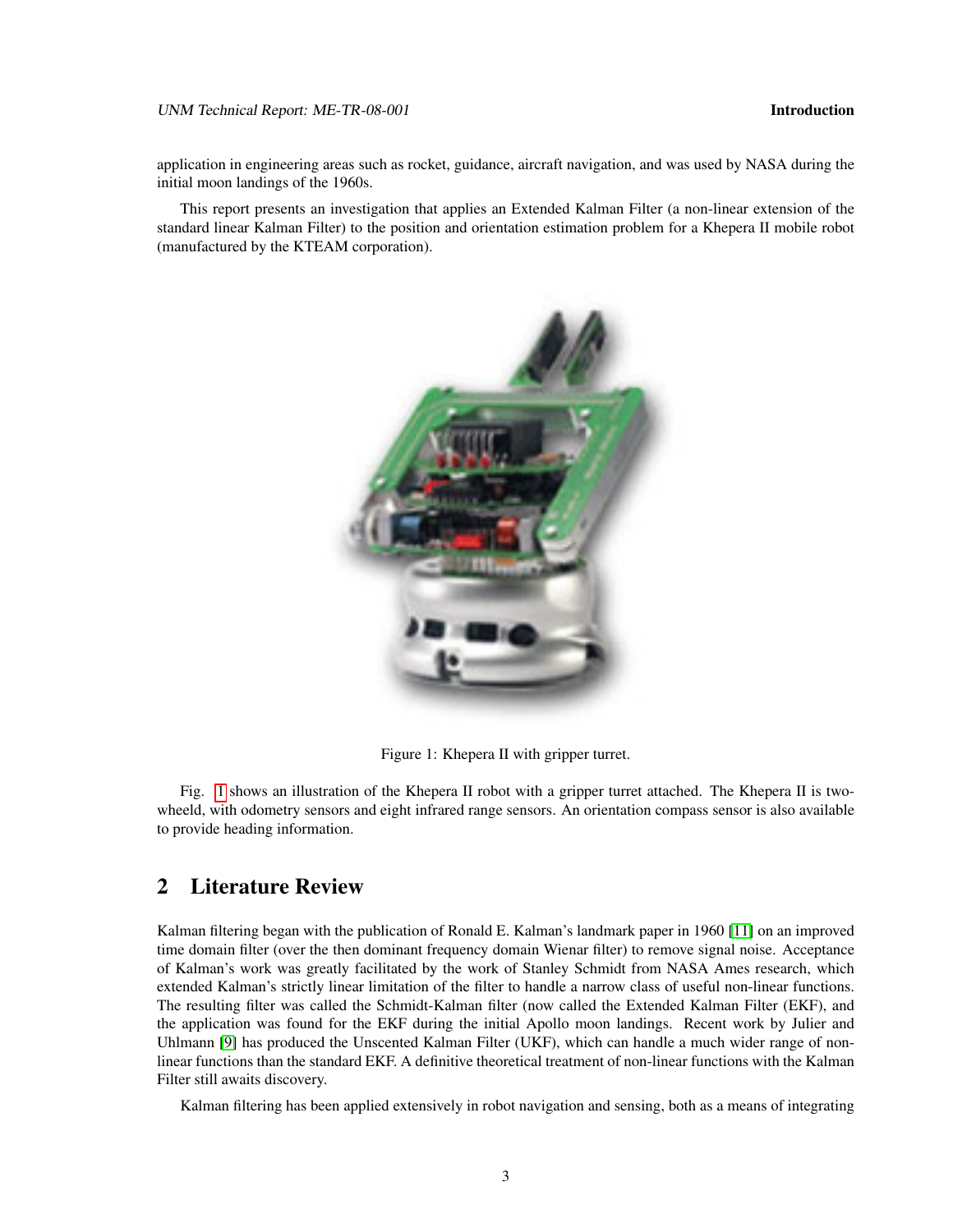sensor data and as a means of overcoming the effects of noise on sensor data. Specifically, the EKF has been a popular choice for robotic navigation applications, due to the EKF's ability to handle the non-linear kinematic and dynamic equations that describe mobile robot motion. An investigation by Roumeliotis [\[15\]](#page-18-3) used an EKF to integrate sensor data for a three wheeled robot along with the kinematic equations that described the robots motion. The findings of the investigation showed the EKF provides a superior state estimate to that of only using dead-reckoning, and that the addition of global sensor data from a sun-sensor stopped the EKF from drifting due to small errors in the kinematic equations. A similar study by Alessandri [\[1\]](#page-18-4) showed the use of onboard gyros can improve EKF estimates and overcome slip effects due to terrain. Work by Ashokaraj [\[2\]](#page-18-5) showed the EKF is effective when only using local sensor data from accelerometers and odometers. An interesting mobile robot navigation system was devised by Sasiadek and Wang [\[17\]](#page-19-0), which fused sensor data from an Inertial Navigation System (INS) and GPS using an EKF with fuzzy logic rules. The resulting system allowed the strengths of INS to compliment the weaknesses of GPS and vice-versa. Additional work by Roumeliotis [\[16\]](#page-18-6) broke the navigation problem into a two stage estimation process, with the orientation estimate occurring first, then followed by the position estimate, and finally use of the EKF to fuse the results. Work by Ivanjko [\[7\]](#page-18-7) [\[6\]](#page-18-8) has focused on using sonar range sensors with the EKF and an occupancy grid map of the environment.

More recent work has focused on the more general navigation problem known as Simultaneous Localization and Mapping (SLAM). SLAM research addresses the challenge of robots navigating in unknown environments, where the robot needs to navigate using a map constructed in real-time. The size of the state matrices in the full SLAM problem is proportional to the number of navigation landmarks in the map. Work by Durrant-Whyte [\[4\]](#page-18-9) showed that the number of landmarks can be reduced to those closest to the robot with affecting the statistical significance of the calculated SLAM solution. Dellaert [\[10\]](#page-18-10) presents the ISAM system (Incremental Smoothing and Mapping) that solves the SLAM problem by means of an incrementally constructed sparse QR matrix factorization of the pose and landmark information matrix. Work by Delahoche [\[3\]](#page-18-11) used an EKF to accurately position the robot and to locate landmarks in a map of the environment. Related work by Asensio [\[8\]](#page-18-12) used an EKF to associate readings from a laser range finder and a trinocular vision system. The trinocular vision system was used to map larger goals for navigation, and the laser compensated for possible drifts in the dead-reckoning navigation. An outdoor navigation system was used by Ohno [\[13\]](#page-18-13), withe the navigation map pre-computed, and the data from GPS and odometry merged by an EKF. Recent work by Rodriguez [\[14\]](#page-18-14) has proposed solutions to inconsistencies in non-linear system linearization when applying EKF to the SLAM problem. A different approach to SLAM is called C-SLAM or cooperative SLAM, where multiple robots aid each other in determining location, orientation, and environment mappings. Recent work by Roumeliotis [\[12\]](#page-18-15) presents a theoretical bound on the absolute performance of cooperative localization, using the EKF as a state estimator.

#### <span id="page-6-0"></span>3 Kalman Filtering and Khepera II Kinematics

A brief summary of the basic discrete time linear Kalman Filter follows. Useful references for the Kalman Filter and the Extended Kalman Filter can be found in Welch and Bishop [\[18\]](#page-19-1) and Gelb [\[5\]](#page-18-0). The Kalman Filter produces a state estimate of a discrete time linear difference equation of the form given in equation  $(3.1)$ , where  $x(k)$  is the current state of the system, *A* is the linear process dynamics matrix, *B* is the matrix that relates the control input  $u(k-1)$ , and  $w(k-1)$  is the Gaussian process noise.

<span id="page-6-1"></span>
$$
x(k) = Ax(k-1) + Bu(k-1) + w(k-1)
$$
\n(3.1)

Equation [\(3.2\)](#page-6-2) describes how the sensors produce a measurement  $z(k)$  of the process given in equation [\(3.1\)](#page-6-1).

<span id="page-6-2"></span>
$$
z(k) = Hx(k) + v(k)
$$
\n
$$
(3.2)
$$

*H* is the measurement matrix with a number of rows equal to the number of sensor inputs and  $v(k)$  is the Gaussian measurement noise for the sensors. The two fundamental assumptions in the linear Kalman Filter are that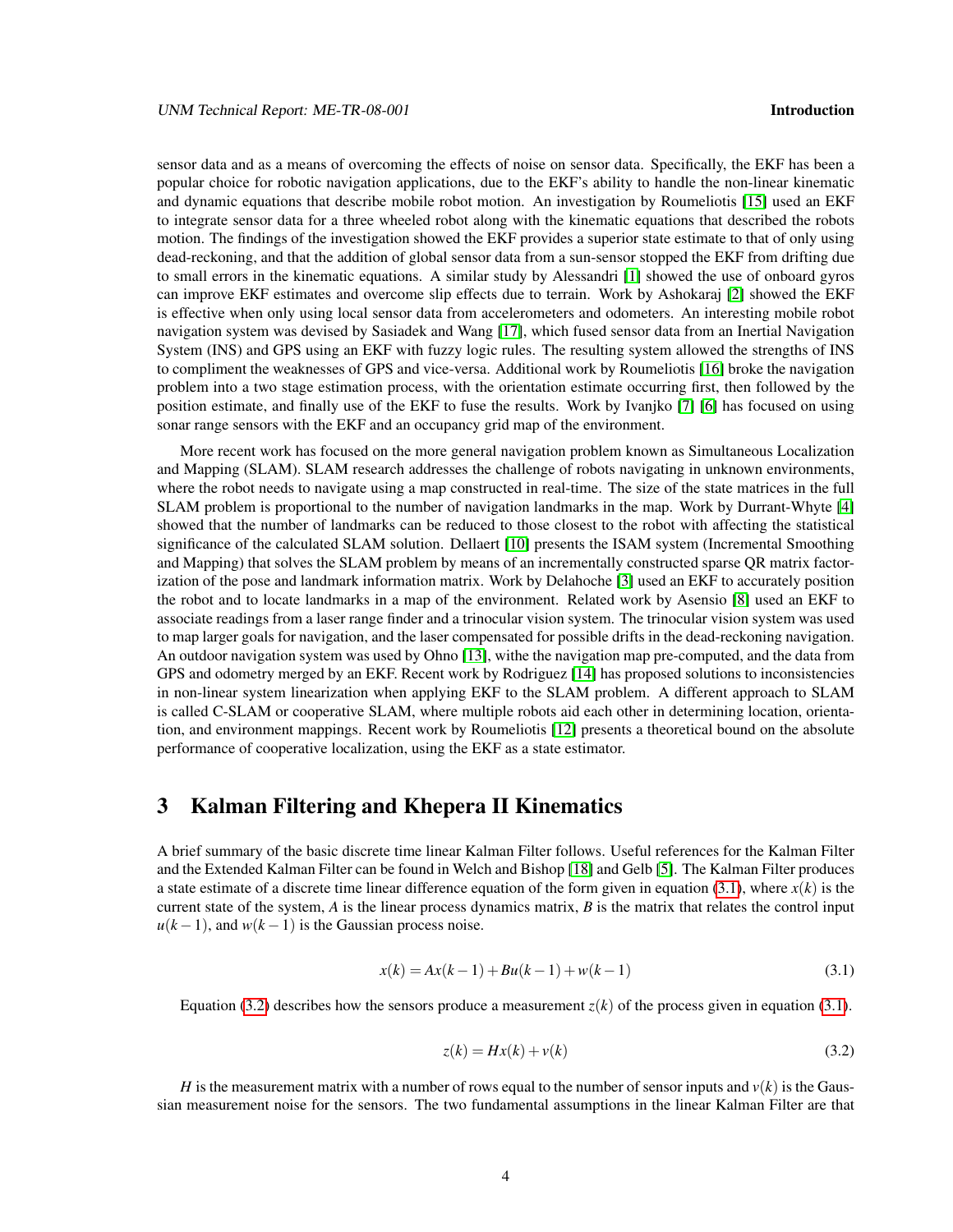UNM Technical Report: ME-TR-08-001 **Introduction Introduction** 

the estimated discrete time process is linear, and the measurement and process noise are Gaussian distributions with zero means.

The Kalman Filter algorithm is recursive, and runs in two stages. The first stage is called the 'predictor' in which a new state estimate is produced from the previous estimate. The second stage is called the 'corrector' in which the estimate produced by the predictor stage is adjusted based on the new sensor measurements produced by equation [\(3.2\)](#page-6-2). The algorithm only uses data from the previous state estimate, and thus requires minimal data storage and computation to produce the new state update.

The Khepera II mobile robot is two wheeled, with kinematics similar to a tank. The available sensor data from the Khepera II includes odometry (position and velocity), a compass sensor that gives heading in degrees, and eight short range infrared sensors that cover 360 degrees around the robot. The surface that the Khepera II operates on is assumed to be smooth and planar. The discrete time kinematics for the Khepera II are given in equations [\(3.3\)](#page-7-0), [\(3.4\)](#page-7-1), and [\(3.5\)](#page-7-2). These equations give the Khepera robot (*x*, *y*) position and orientation Θ.

<span id="page-7-0"></span>
$$
x(k+1) = x(k) + \frac{(v_r + v_l)}{2}T\cos(\Theta(k+1))
$$
\n(3.3)

<span id="page-7-1"></span>
$$
y(k+1) = y(k) + \frac{(v_r + v_l)}{2}T\sin(\Theta(k+1))
$$
\n(3.4)

<span id="page-7-2"></span>
$$
\Theta(k+1) = \Theta(k) + \frac{(v_r - v_l)}{d}T\tag{3.5}
$$

Where  $v_r$  and  $v_l$  are the right and left wheel velocities, *d* is the distance between the wheels, and *T* is the sampling time increment.

The Khepera kinematic equations are non-linear, and thus do not fit the model given in equation [\(3.1\)](#page-6-1). The linear Kalman Filter cannot be applied. The EKF can be used with the Khepera kinematic equations to handle the non-linear equations. The EKF follows the same basic algorithm as the linear Kalman Filter, but the nonlinear equations governing the process and possibly the measurement dynamics are linearized by means of a Jacobian derivative matrix computed at each time increment update. Equation [\(3.6\)](#page-7-3) and [\(3.7\)](#page-7-4) show the non-linear process and measurement equations, which are analogous to the linear equations [\(3.1\)](#page-6-1) and [\(3.2\)](#page-6-2).

<span id="page-7-3"></span>
$$
x(k) = f(x(k-1), u((k-1)) + w(k-1)
$$
\n(3.6)

<span id="page-7-4"></span>
$$
z(k) = h(x(k)) + v(k)
$$
\n
$$
(3.7)
$$

Equations [\(3.6\)](#page-7-3) and [\(3.7\)](#page-7-4) can be linearized in the EKF at each time increment by computing the Jacobian derivative matrix with respect the three state variables  $(x, y, \Theta)$ .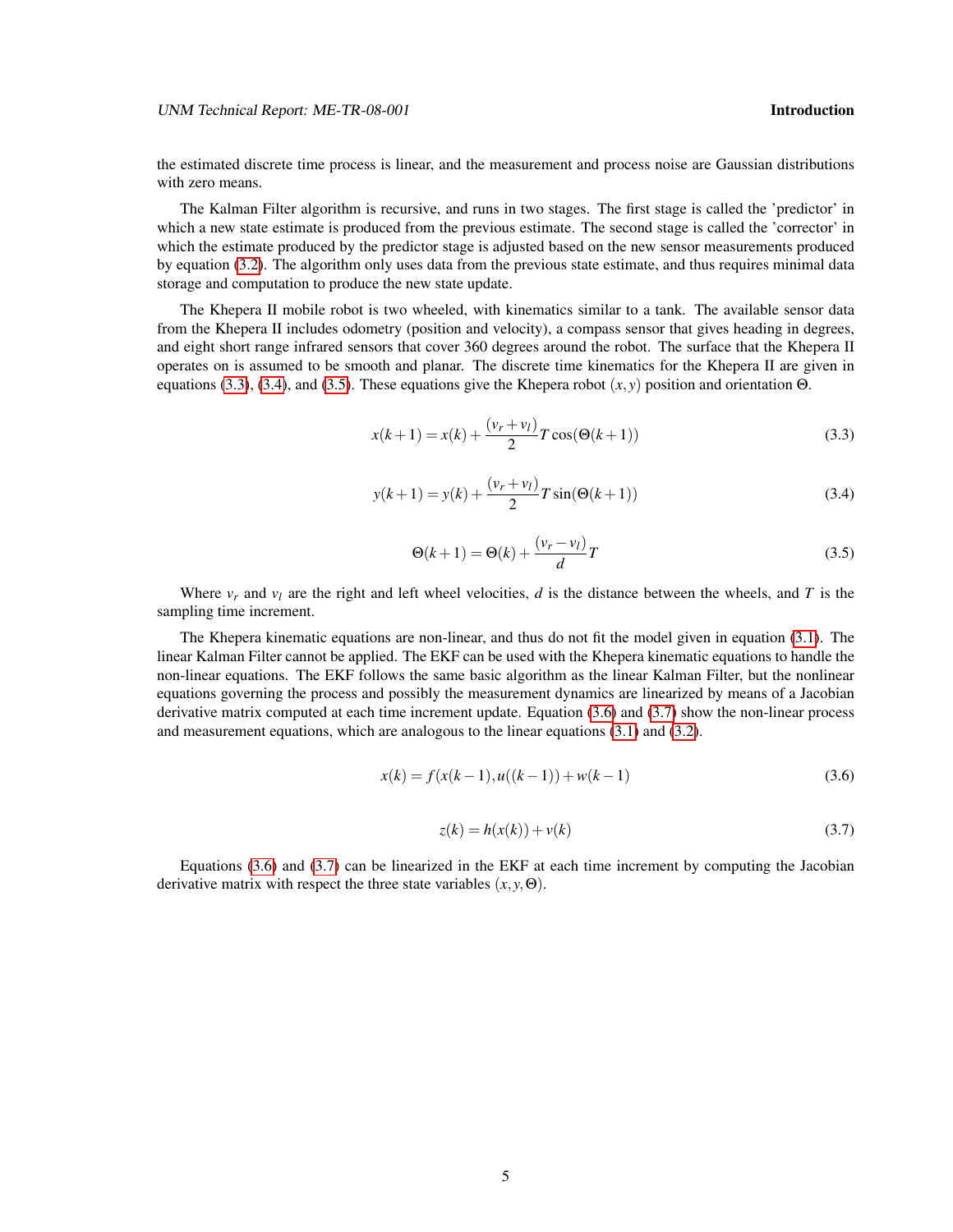### <span id="page-8-0"></span>Chapter 2

# An Extended Kalman Filter for the Khepera II

The Extended Kalman Filter implementation shown in this chapter is based on the work of Ivanjko in [\[6\]](#page-18-8) and [\[7\]](#page-18-7), where the authors describe an Extended Kalman Filter for a mobile robot with sonar sensors. The authors use an occupancy grid to describe the environment around the robot, and the straight line distance function for each sonar sensor to the nearest occupied grid cell is used as the measurement function *h*. The EKF implementation for the Khepera II in this report makes a modification to the measurement function *h* to admit Khepera II IR sensors and the compass sensor, but otherwise uses the same EKF implementation described in the work by Ivanjko.

#### <span id="page-8-1"></span>1 EKF Equations for the Khepera II

The state estimate vector for the EKF during time step *k* is given in equation [\(1.1\)](#page-8-2). The horizontal and vertical position of the robot are  $x(k)$  and  $y(k)$ , respectively. The robot orientation is given by  $\Theta(k)$ .

<span id="page-8-2"></span>
$$
\hat{x}(k) = \begin{pmatrix} x(k) \\ y(k) \\ \Theta(k) \end{pmatrix}
$$
\n(1.1)

The control inputs for the Khepera robot are the left and right wheel velocities specified by  $v_l$  and  $v_r$ , respectively. The control vector  $u(k)$  in equation [\(1.4\)](#page-8-3) is comprised of the translational displacement [\(1.2\)](#page-8-4) and rotational displacement [\(1.3\)](#page-8-5) during one time step, with *d* the Khepera II axle length between the wheels, and *T* the amount of time in one discrete time increment.

<span id="page-8-4"></span>
$$
\Delta D(k) = \frac{(v_l + v_r)}{2}T\tag{1.2}
$$

<span id="page-8-5"></span>
$$
\Delta\Theta(k) = \frac{(v_r - v_l)}{d}T\tag{1.3}
$$

<span id="page-8-3"></span>
$$
u(k) = \begin{pmatrix} \Delta D(k) \\ \Delta \Theta(k) \end{pmatrix}
$$
 (1.4)

The non-linear state transition function [\(1.5\)](#page-9-0) is a function of the current state  $\hat{x}(k)$  and the control input  $u(k)$ . The state transition function moves the current state  $\hat{x}(k)$  to state  $\hat{x}(k+1|k)$  according to the Khepera II kinematic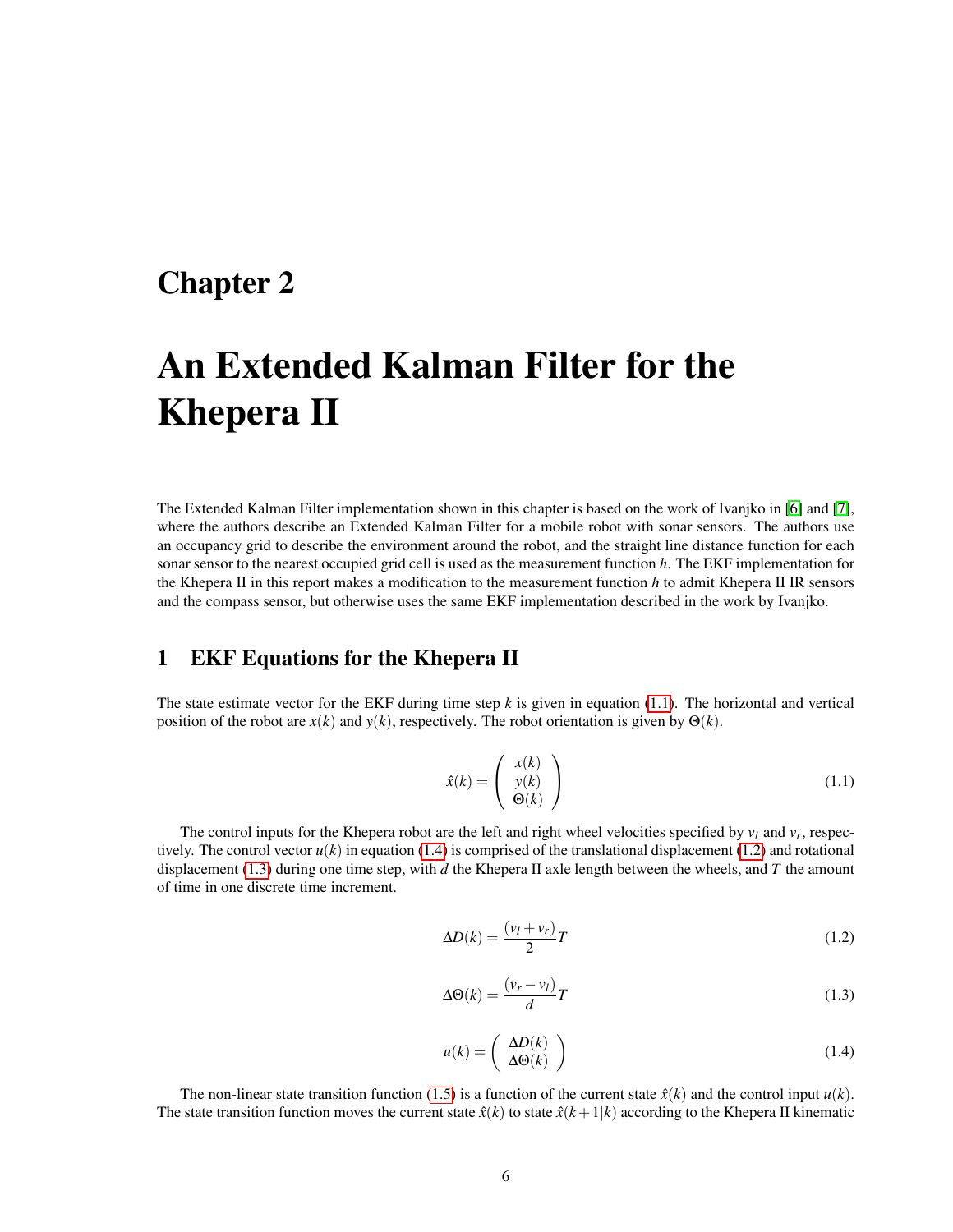#### UNM Technical Report: ME-TR-08-001 **An Extended Kalman Filter for the Khepera II**

equations. The 'predict' stage of the EKF advances the state from  $\hat{x}(k)$  to  $\hat{x}(k+1|k)$  according to equation [\(1.5\)](#page-9-0) before the 'correction' stage of the filter that adjusts the estimate based on new sensor input. After the 'correction' stage of the filter, the state estimate is written as  $\hat{x}(k+1|k+1)$ .

<span id="page-9-0"></span>
$$
f(x(k), u(k)) = \begin{pmatrix} x(k) + \Delta D(k) \cos(\Theta(k) + \Delta \Theta(k)) \\ y(k) + \Delta D(k) \sin(\Theta(k) + \Delta \Theta(k)) \\ \Theta(k) + \Delta \Theta(k) \end{pmatrix}
$$
(1.5)

It is also possible to express the state update equations by integration the continuous time forms of the robot kinematic equations given in equations  $(1.6)$ ,  $(1.7)$ , and  $(1.8)$ . The integration is performed under the assumption that the control inputs  $\Delta D(k)$  and  $\Delta \Theta(k)$  are constant for step *k* over a time interval of length *T*.

<span id="page-9-1"></span>
$$
\dot{x} = \frac{\Delta D(k)}{T} \cos(\Theta(t))
$$
\n(1.6)

<span id="page-9-2"></span>
$$
\dot{y} = \frac{\Delta D(k)}{T} \sin(\Theta(t)) \tag{1.7}
$$

<span id="page-9-3"></span>
$$
\dot{\Theta} = \frac{\Delta \Theta(k)}{T} \tag{1.8}
$$

The continuous time integrated state update equations (zero initial conditions) are given in equations [\(1.9\)](#page-9-4), [\(1.10\)](#page-9-5), and [\(1.11\)](#page-9-6). These equations are exact if the constant control input assumption is valid. The EKF imple-mentation used in this report made use of the discrete state update equation given in equation [\(1.5\)](#page-9-0).

<span id="page-9-4"></span>
$$
x(t) = \frac{\Delta D(k)}{\Delta \Theta(k)} \sin(\Delta \Theta(k)t)
$$
\n(1.9)

<span id="page-9-5"></span>
$$
x(t) = \frac{\Delta D(k)}{\Delta \Theta(k)} (1 - \cos(\Delta \Theta(k)t))
$$
\n(1.10)

<span id="page-9-6"></span>
$$
\Theta(t) = \Delta \Theta(k)t \tag{1.11}
$$

Equation [\(1.12\)](#page-9-7) is the Jacobian derivative of the state transition function  $(1.5)$  with respect to the two control variables  $\Delta D(k)$  and  $\Delta \Theta(k)$ .

<span id="page-9-7"></span>
$$
\nabla f(k) = \begin{pmatrix} -\Delta D(k)\sin(\Theta(k) + \Delta \Theta(k)) & \cos(\Theta(k) + \Theta(k)) \\ \Delta D(k)\cos(\Theta(k) + \Delta \Theta(k)) & \sin(\Theta(k) + \Theta(k)) \\ 1 & 0 \end{pmatrix}
$$
(1.12)

The process noise covariance matrix [\(1.13\)](#page-9-8) is formed with the state transition Jacobian [\(1.12\)](#page-9-7) and the variances for the assumed sources of noise in the robot motion kinematics. The variance  $\sigma_D^2$  models the noise in the robots translational motion, and the variance  $\sigma_{\Delta\Theta}^2$  models the noise in the robots rotational motion.

<span id="page-9-8"></span>
$$
Q(k) = \nabla f(k) \begin{pmatrix} \Delta \Theta(k)^2 \sigma_{\Delta \Theta}^2 & 0\\ 0 & \sigma_D^2 \end{pmatrix} \nabla f(k)^T
$$
 (1.13)

Equation [\(1.14\)](#page-10-1) is the Jacobian of [\(1.12\)](#page-9-7) with respect to the state variables  $x(k)$ ,  $y(k)$ , and  $\Theta(k)$ .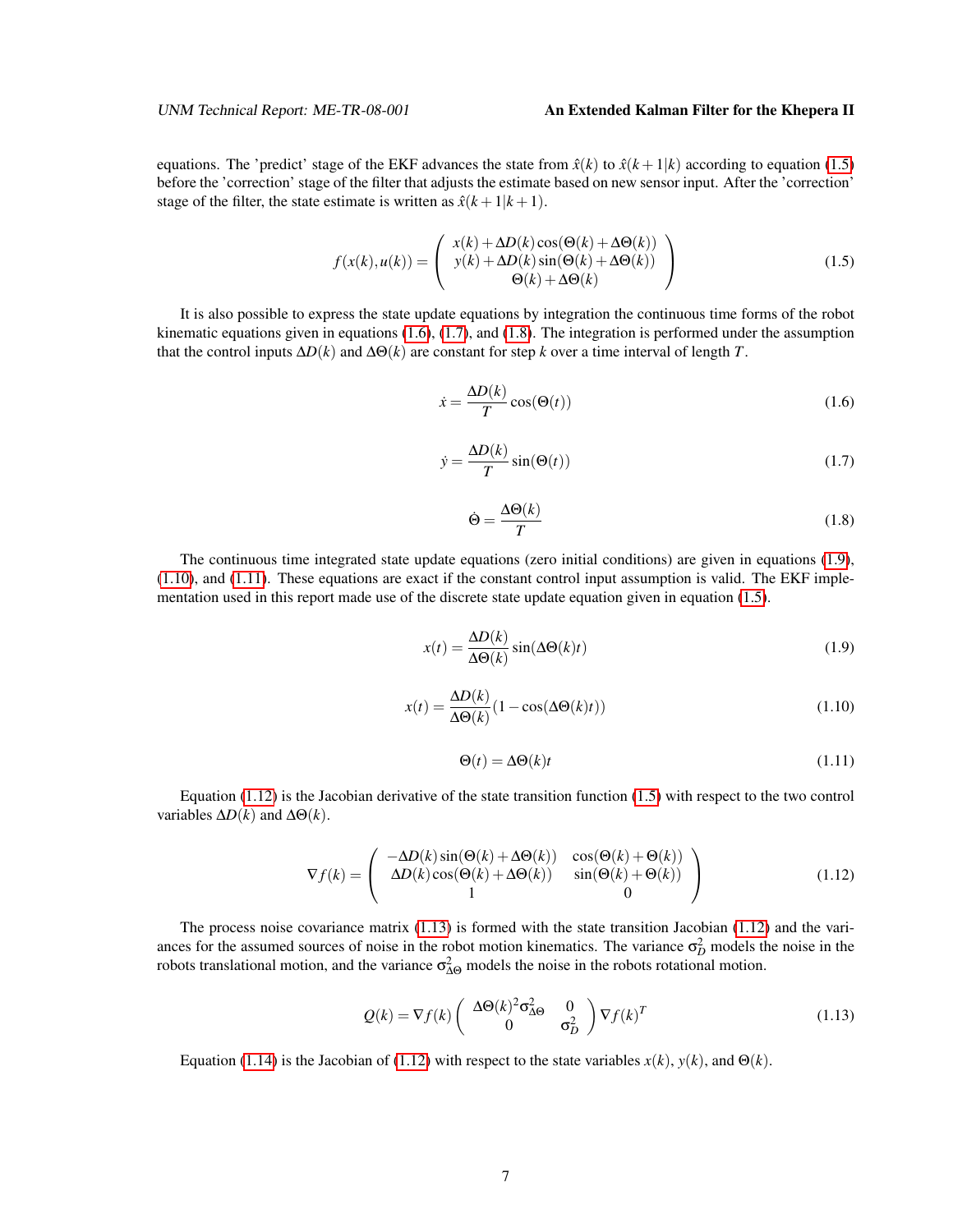#### UNM Technical Report: ME-TR-08-001 **An Extended Kalman Filter for the Khepera II**

<span id="page-10-1"></span>
$$
\nabla f^{'}(k) = \begin{pmatrix} 1 & 0 & -\Delta D(k) \sin(\Theta(k) + \Delta \Theta(k)) \\ 0 & 1 & \Delta D(k) \cos(\Theta(k) + \Delta \Theta(k)) \\ 0 & 0 & 1 \end{pmatrix}
$$
(1.14)

The process error covariance matrix [\(1.15\)](#page-10-2) is updated from the previous time step via equations [\(1.14\)](#page-10-1) and [\(1.13\)](#page-9-8). The matrix  $P(k+1|k)$  is the error covariance estimate (the estimated amount of error in the estimate of each state variable) produced during the 'predict' stage of the EKF, before any measurement data has been applied during the 'correct' stage.

<span id="page-10-2"></span>
$$
P(k+1|k) = \nabla f'(k)P(k|k)\nabla f'(k)^{T} + Q(k)
$$
\n(1.15)

Equation [\(1.16\)](#page-10-3) creates the innovation matrix  $S(k+1)$  from the expected measurement function Jacobian  $\nabla h(k)$ . Please see section [2](#page-10-0) for a description of the measurement function  $h(k)$ . The matrix  $R(k+1)$  is the measurement noise covariance matrix, which is a diagonal matrix with entries along the diagonal for the error variances in the IR sensors and compass sensor. For the Khepera II with eight IR sensors and one compass sensor,  $S(k+1)$  will be a nine by nine matrix.

<span id="page-10-3"></span>
$$
S(k+1) = \nabla h \, P(k+1|k) \nabla h^T + R(k+1) \tag{1.16}
$$

Equation [\(1.17\)](#page-10-4) creates the Kalman gain matrix  $K(k+1)$ . Computing the Kalman gain is the most computationally expensive stage of the EKF, as the inverse of the innovation matrix  $S(k+1)$  must be computed. The size of the innovation matrix is proportional to the number of sensor measurements used in the EKF. An intuitive way to think of the Kalman gain magnitude based on equation [\(1.17\)](#page-10-4), is that the Kalman gain magnitude is directly proportional to the uncertainty in the process dynamics  $P(k+1|k)$ , and inversely proportional to the uncertainty in the sensor measurement dynamics  $S^{-1}(k+1)$ .

<span id="page-10-4"></span>
$$
K(k+1) = P(k+1|k)\nabla h^T S^{-1}(k+1)
$$
\n(1.17)

The 'correct' stage of the EKF updates the process error covariance matrix [\(1.18\)](#page-10-5) with the Kalman gain and the expected innovation from sensor data.

<span id="page-10-5"></span>
$$
P(k+1|k+1) = P(k+1|k) - K(k+1)S(k+1)KT(k+1)
$$
\n(1.18)

The final estimate  $\hat{x}(k+1|k+1)$  is produced by equation [\(1.19\)](#page-10-6). The Kalman gain is used to magnify or diminish the difference between the actual sensor readings in  $z(k+1)$  and the expected sensor readings in  $h(k+1)$ , with the resulting being added to the 'predict' estimate  $\hat{x}(k+1|k)$  formed at the beginning of the EKF iteration.

<span id="page-10-6"></span>
$$
\hat{x}(k+1|k+1) = \hat{x}(k+1|k) + K(k+1)(z(k+1) - h(k+1))
$$
\n(1.19)

#### <span id="page-10-0"></span>2 Map and Measurement Model

The non-linear measurement function  $h(k)$  in the EKF gives the expected sensor measurement values for the current state estimate at time step k. Equation [\(2.1\)](#page-10-7) gives the measurement function used for the Khepera II in this report, based on work by Ivanjko in [\[6\]](#page-18-8) and [\[7\]](#page-18-7).

<span id="page-10-7"></span>
$$
h_i(\hat{x}(k+1|k), p_i) = \begin{cases} \sqrt{(x_i - x(k+1|k))^2 + (y_i - y(k+1|k))^2} & \text{if } i = 1..8, \text{ IR sensors,} \\ \Theta(k+1|k) & \text{if } i = 9, \text{ compass sensor} \end{cases}
$$
(2.1)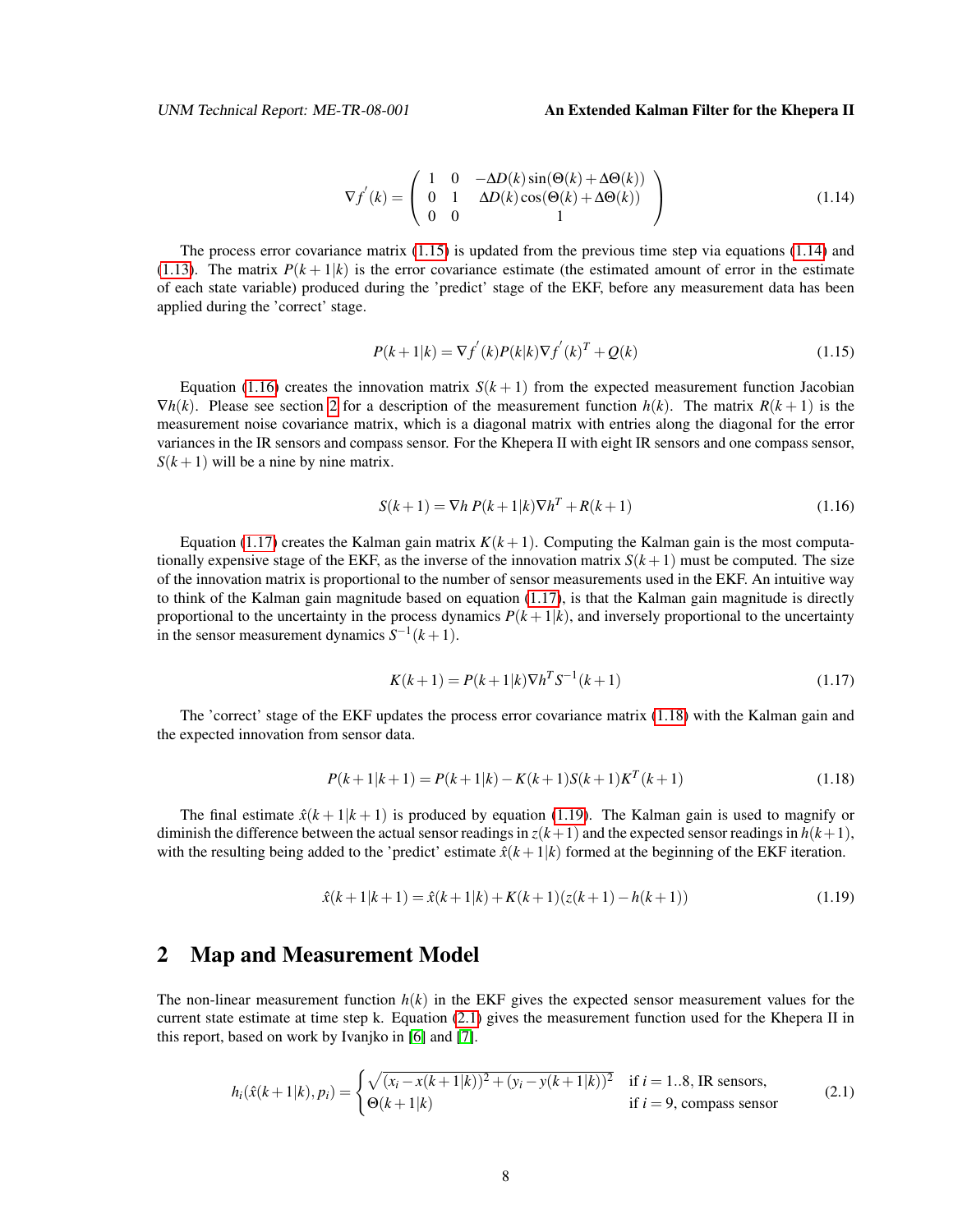The compass sensor gives a direct reading of heading in radians, thus the expected sensor value is simply the value of  $\Theta(k+1|k)$  from the EKF 'predict' stage. The eight IR sensors produce eight distinct distance measures to obstacles in a straight line originating from the IR sensor in question. The measurement function is the distance from the current Khepera position to the nearest map obstacle for each IR sensor. The function input parameter  $p_i = (x_i, y_i)$  provides the location of the nearest obstacle for each IR sensor from a consultation of the environment map. In the work by Ivanjko, the environment map was specified by an occupancy grid, in this report the environment map is specified by a list of line segments defining the map walls and the map boundaries. Each IR sensor is modeled as a line segment originating from the current position of the Khepera, with a length that extends outside of the map boundary, and a direction based on the current orientation of the Khepera. A line segment intersection algorithm is run against the environment map line segment list for each IR sensor line segment to obtain the value of  $p_i = (x_i, y_i)$  for the IR sensor in question. The resulting eight values are then used to find the value of the expected measurement function distance for the IR sensors. The environment map and the measurement function are decoupled in way that makes the mathematics tractable and the map description quite flexible, i.e. line segment lists can describe a vast array of possible environment map configurations.

Equation [\(2.2\)](#page-11-0) describes the sensor dynamics with Gaussian noise for each sensor modeled in  $w_i(k)$ .

<span id="page-11-0"></span>
$$
z_i(k) = h_i(\hat{x}(k+1|k), p_i) + w_i(k)
$$
\n(2.2)

Equation [\(2.3\)](#page-11-1) gives the Jacobian derivative of the measurement function [\(2.1\)](#page-10-7) with respect to the state variables ( $x(k+1|k)$ ,  $y(k+1|k)$ ,  $\Theta(k+1|k)$ ). The measurement Jacobian matrix  $\nabla h(k)$  is constructed by stacking the derivative values for each sensor into a nine by three matrix.

<span id="page-11-1"></span>
$$
\nabla h_i(\hat{x}(k+1|k), p_i) = \begin{cases}\n\begin{pmatrix}\n\frac{x(k+1|k) - x_i}{\sqrt{(x_i - x(k+1|k))^2 + (y_i - y(k+1|k))^2}} \\
\frac{y(k+1|k) - y_i}{\sqrt{(x_i - x(k+1|k))^2 + (y_i - y(k+1|k))^2}} \\
0\n\end{pmatrix}^T & \text{if } i = 1..8, \text{ IR sensors,} \\
\begin{pmatrix}\n0 \\
0 \\
1\n\end{pmatrix}^T & \text{if } i = 9, \text{ compass sensor}\n\end{cases}
$$
\n(2.3)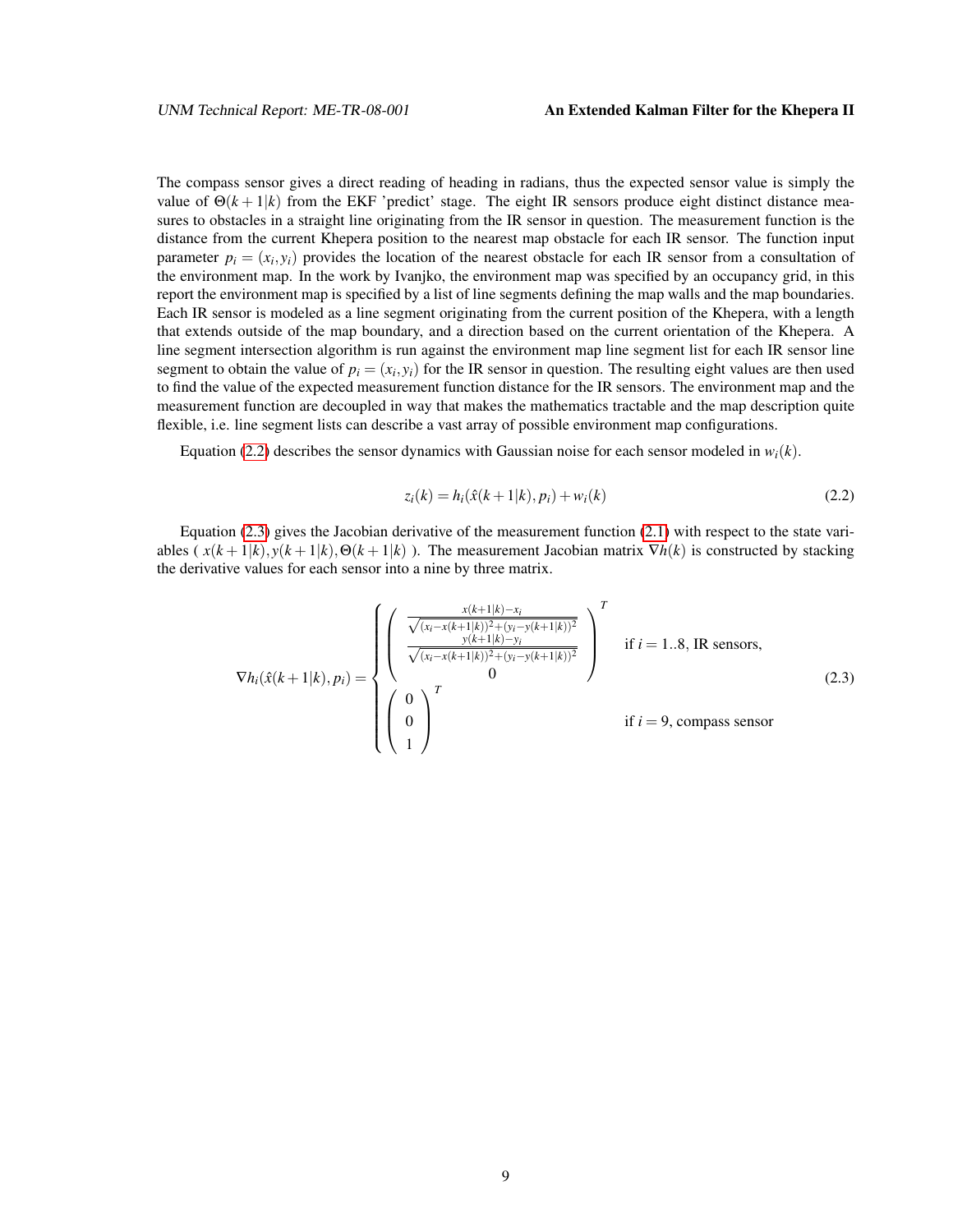## <span id="page-12-0"></span>Chapter 3

# Results and Conclusion

The EKF equations for the Khepera II described in Chapter [2](#page-8-0) were implemented as a combination of Matlab scripts and C program functions for both pure computer simulation, and for experiments on the Khepera II robot hardware. The following two sections describe results from simulation and experiments.

#### <span id="page-12-1"></span>1 Simulation Results

This section presents simulation results of Khepera II straight line motion using realistic error variances for the IR sensors and the compass sensor. Please see Appendex [A](#page-20-0) for a description of the calibration procedure used for the Khepera II IR sensors and compass sensor to determine the error variances in these sensors.

Simulated straight line horizontal motion of the Khepera II over a distance of one meter is shown on the following pages in Figures [2,](#page-13-0) [3,](#page-14-0) [4,](#page-15-0) and [5.](#page-16-0) All units are in millimeters. The Khepera II desired velocity over the motion was 10 millimeters per second. Zero mean Gaussian noise with a variance of 0.0001 was injected into the the control vector (equation [\(1.4\)](#page-8-3)) to simulate friction and disturbances in the wheel-surface contact. This choice of variances was based on observation of actual Khepera II straight motion deviation. Figure [2](#page-13-0) shows the straight line motion simulation using only odometry without the EKF turned on. The Khepera II deviates from the the straight line path by about 1 centimeter at the end of the motion, in agreement with actual observation. The RMS error between the actual and estimated position is approximately 2.5*e*6.

Figure [3](#page-14-0) shows a simulation of straight line motion under the same conditions as in Figure [2,](#page-13-0) but in this case the EKF is turned on with only the compass sensor active. The simulated compass sensor measurements are injected with zero mean gaussian noise with a variance of 0.0049. This choice of variance comes from the observed error in the compass sensor, which is approximately +/- 4 degrees. The EKF process error covariance matrix is initialized to a three by three identity matrix. The EKF compass simulation shows less deviation than the pure odometry simulation, approximately half a centimeter, and a reduced RMS error of approximately 6*e*5.

Figure [4](#page-15-0) again shows a simulation of straight line motion, but with the EKF and the IR sensors turned on. The compass sensor is turned off. A wall extending along the X axis is located 50 millimeters in the positive Y direction. The IR sensor measurements are injected with zero mean Gaussian noise with variances of 100.0. This choice of variance is based on the observed error in the IR sensors, approximately +/- 1 centimeter. The EKF IR sensors simulation shows the same deviation as the compass sensor simulation, approximately half a centimeter, and a comparable RMS error of approximately 4*e*5. The IR sensors are in general very sensitive, and difficult to tune properly in the EKF, especially in comparison with the compass sensor. In particular, the threshold parameter which governs how large the difference can be between the expected and the actual IR sensor readings must be carefully selected for stable performance. In this case, the threshold parameter was selected as 20 millimeters.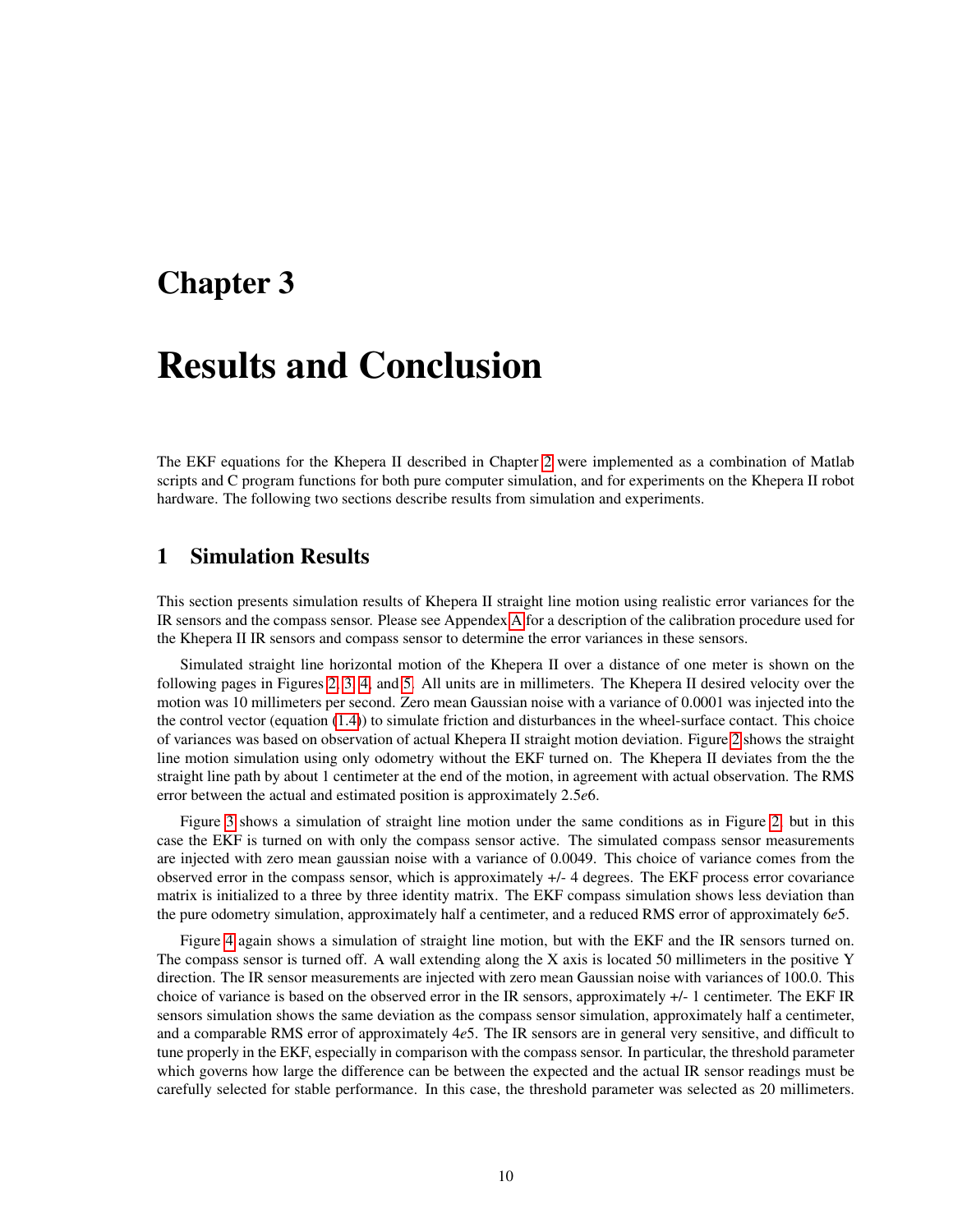#### UNM Technical Report: ME-TR-08-001 Results and Conclusion

Anything greater than this value was thresholded. Significantly smaller or larger threshold values caused the EKF to become unstable. The threshold problem is discussed briefly by Ivanjko in [\[7\]](#page-18-7).

The final straight line motion simulation result shown in Figure [5.](#page-16-0) Both the compass and IR sensors are turned on, with the same conditions as the previous simulations. The EKF fuses the available sensor data to produce a trajectory with almost no deviation and a very small RMS error of approximately 500.



<span id="page-13-0"></span>Figure 2: Simulation of Khepera motion with odometry and added noise.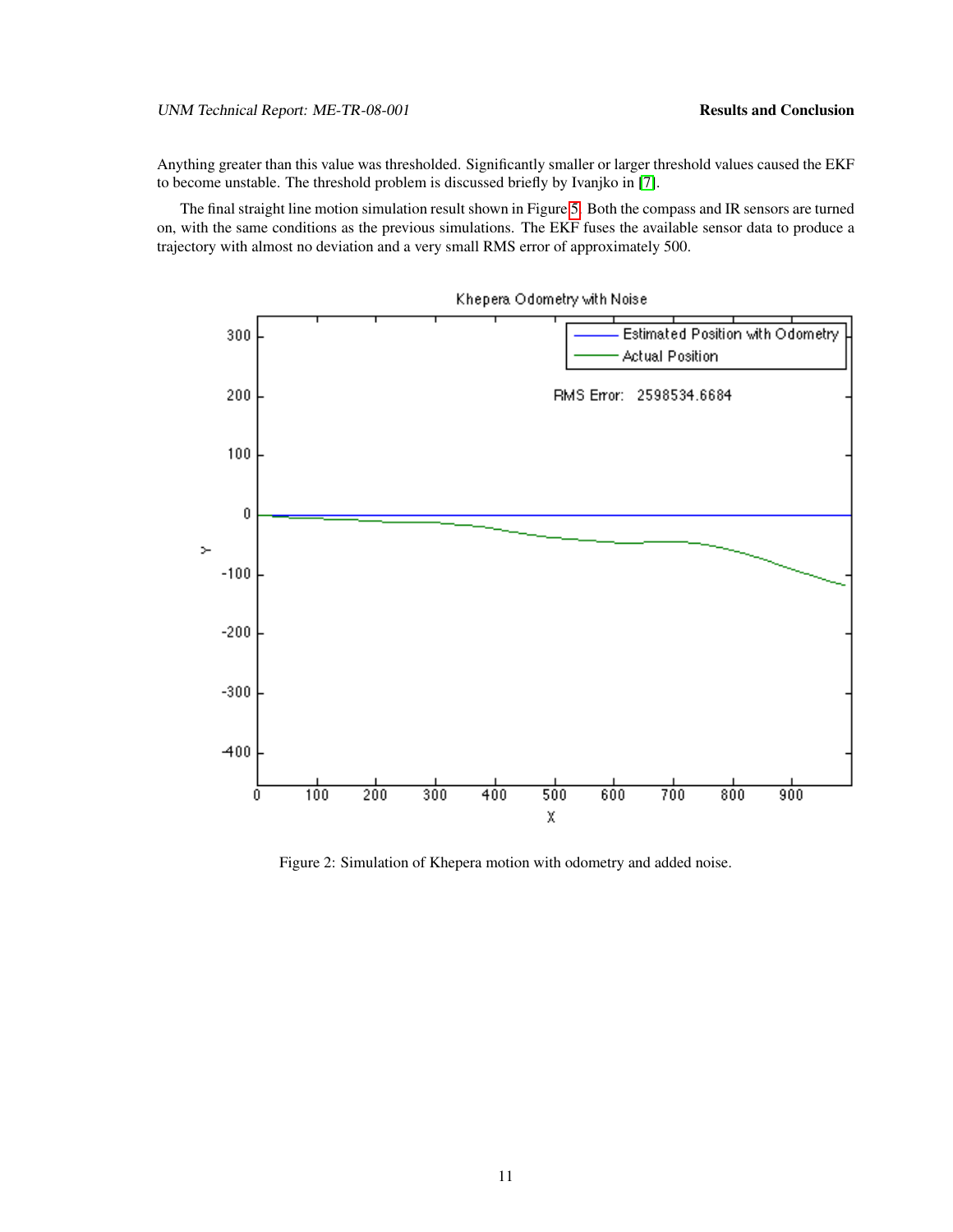

<span id="page-14-0"></span>Figure 3: Simulation of Khepera motion with EKF using compass sensor only.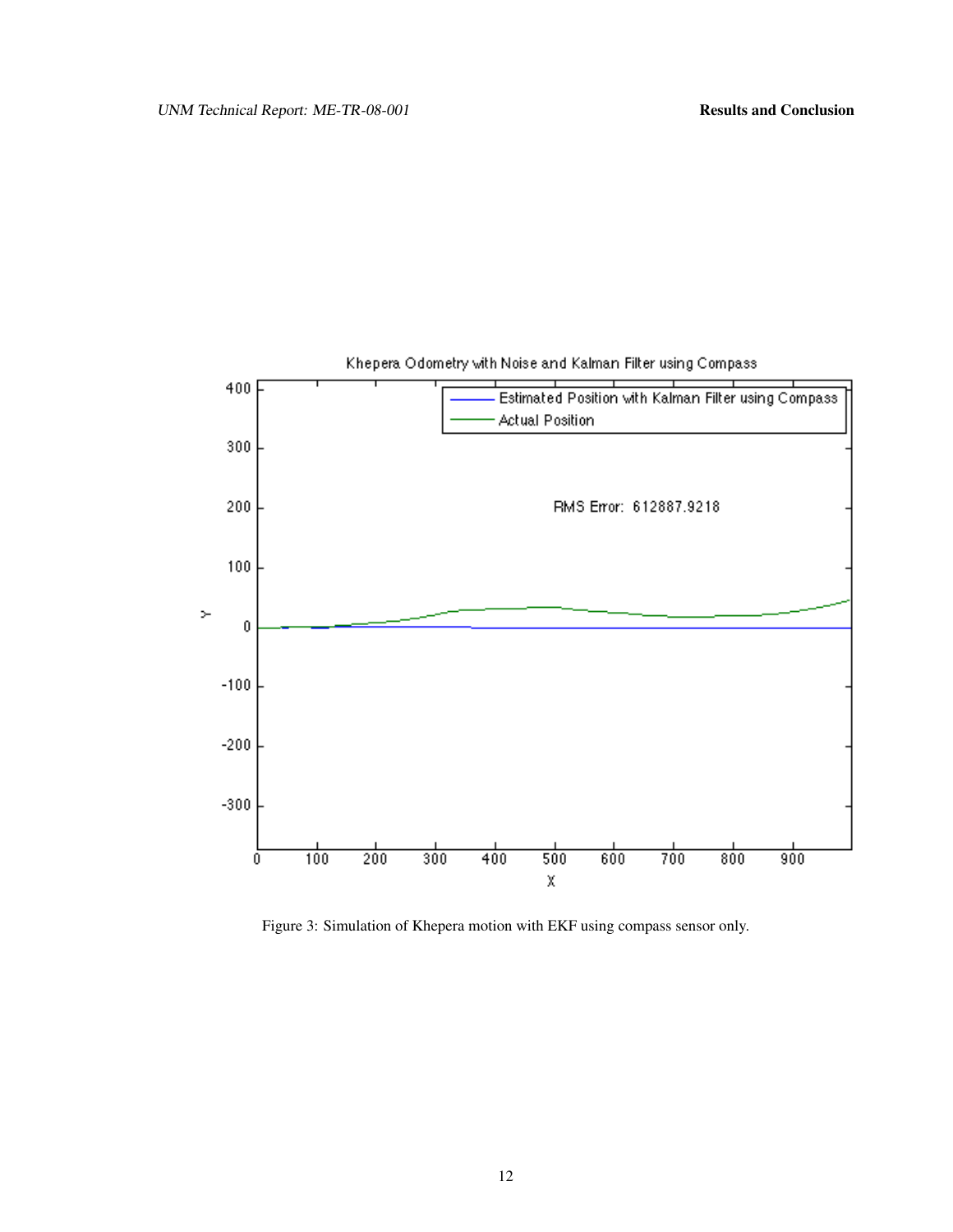

<span id="page-15-0"></span>Figure 4: Simulation of Khepera motion with EKF using IR sensors only.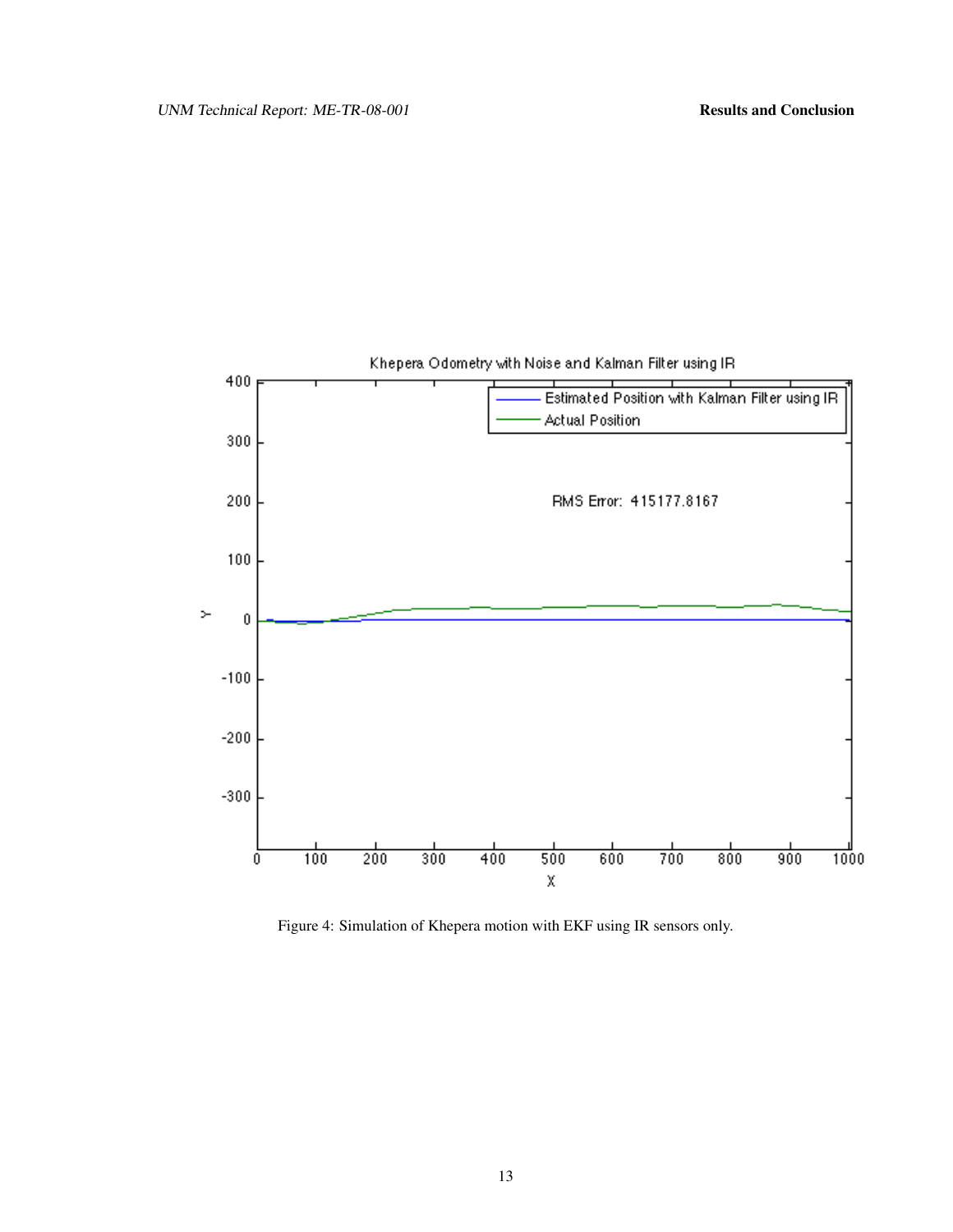

#### Khepera Odometry with Noise and Kalman Filter using Compass and IR

<span id="page-16-0"></span>Figure 5: Simulation of Khepera motion with EKF using IR and compass sensors.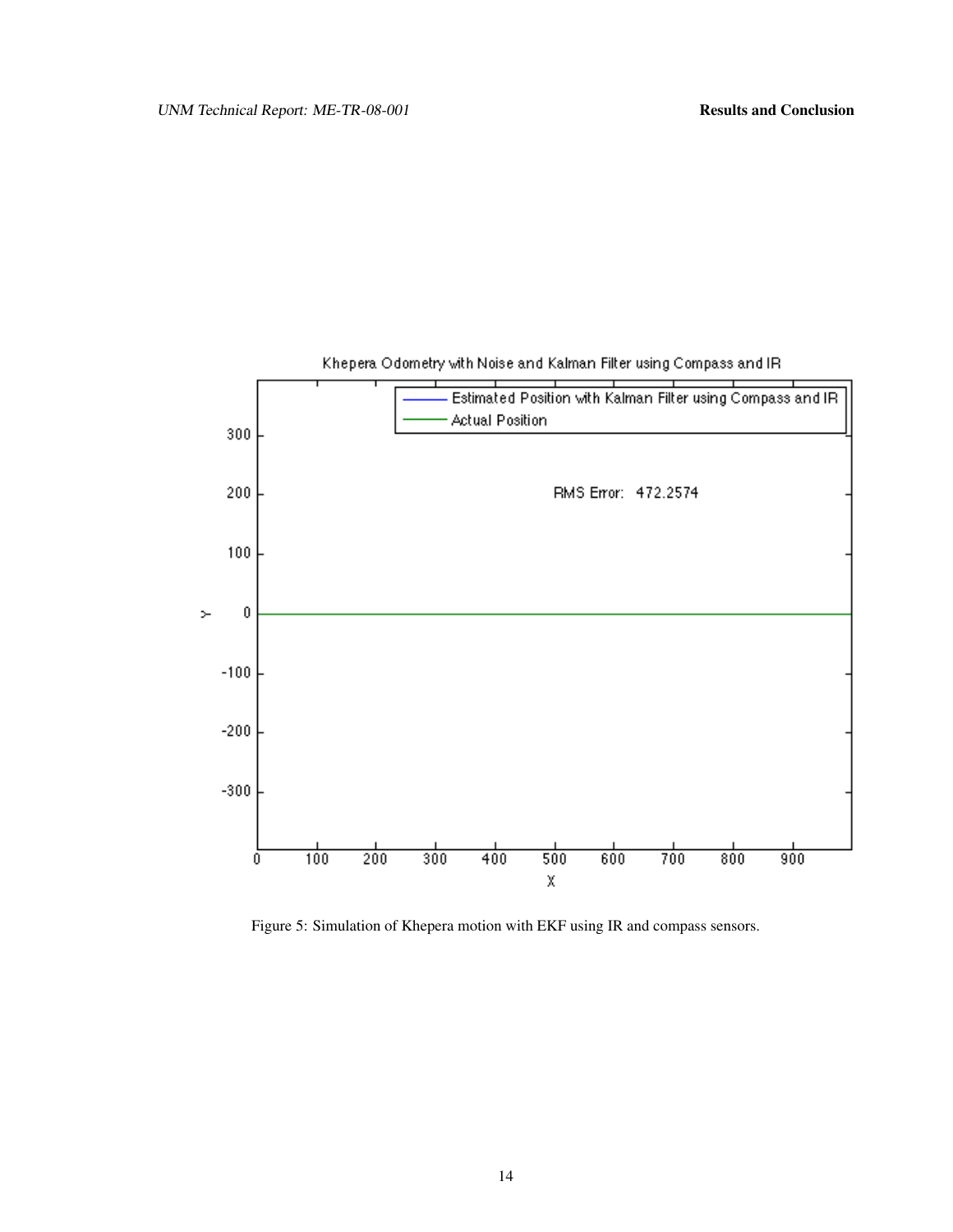#### <span id="page-17-0"></span>2 Experimental Results

Appendix [A](#page-20-0) describes the calibration procedure used for the compass sensor and the IR sensors. The sensors were calibrated in anticipation of conducting experiments with the Khepera II robot hardware to match the results shown in the simulation section of this report.

The first attempt at getting the EKF to run on the Khepera II was to compile all of the EKF code to run directly on the Khepera II hardware. This approach did not work for two reasons. First, the amount of time to complete one iteration of the EKF on the Khepera II hardware averaged around 2 seconds, which is well outside of typical real-time update rates of about 0.1 or 0.2 seconds. Second, the numerical routine used to invert the innovation matrix would fail periodically due to numerical stability problems, most likely due to the lack of hardware floating point processing on the Khepera II.

The second attempt at implementing the EKF for the Khepera II involved running the EKF on a laptop computer with the Khepera II acting as a receiver of velocity command input and a transmitter of odometry, IR sensor, and compass data back to the laptop. The communication was done over a serial port connection between the laptop and the Khepera II.

The second implementation worked well by overcoming the problems with update rate and numerical stability encountered in the first implementation, but the available Khepera II hardware exhibited electrical problems with the serial port connection over sustained motion experiments, and also while downloading programs to the robot. This made further studies impossible. If new Khepera II hardware were available, the work could be continued to show agreement with the simulation section of this report.

#### <span id="page-17-1"></span>3 Conclusion

This report presented an implementation of the EKF for a two-wheeled mobile robot with IR distance sensors and a compass sensor that gives heading information. The simulation section of this report showed that the EKF implementation works when properly tuned for sensor error variances and robot motion error variances. The EKF presented could be used on any two-wheeled mobile robot with similar distance measurement and orientation sensors, not just the Khepera II with the hardware presented here. It is unfortunate that the Khepera II hardware available did not function well enough to confirm the results of the simulations. If newer robot hardware is available, it may be possible to run the EKF entirely on the robot, and do away with the communication link to a laptop computer.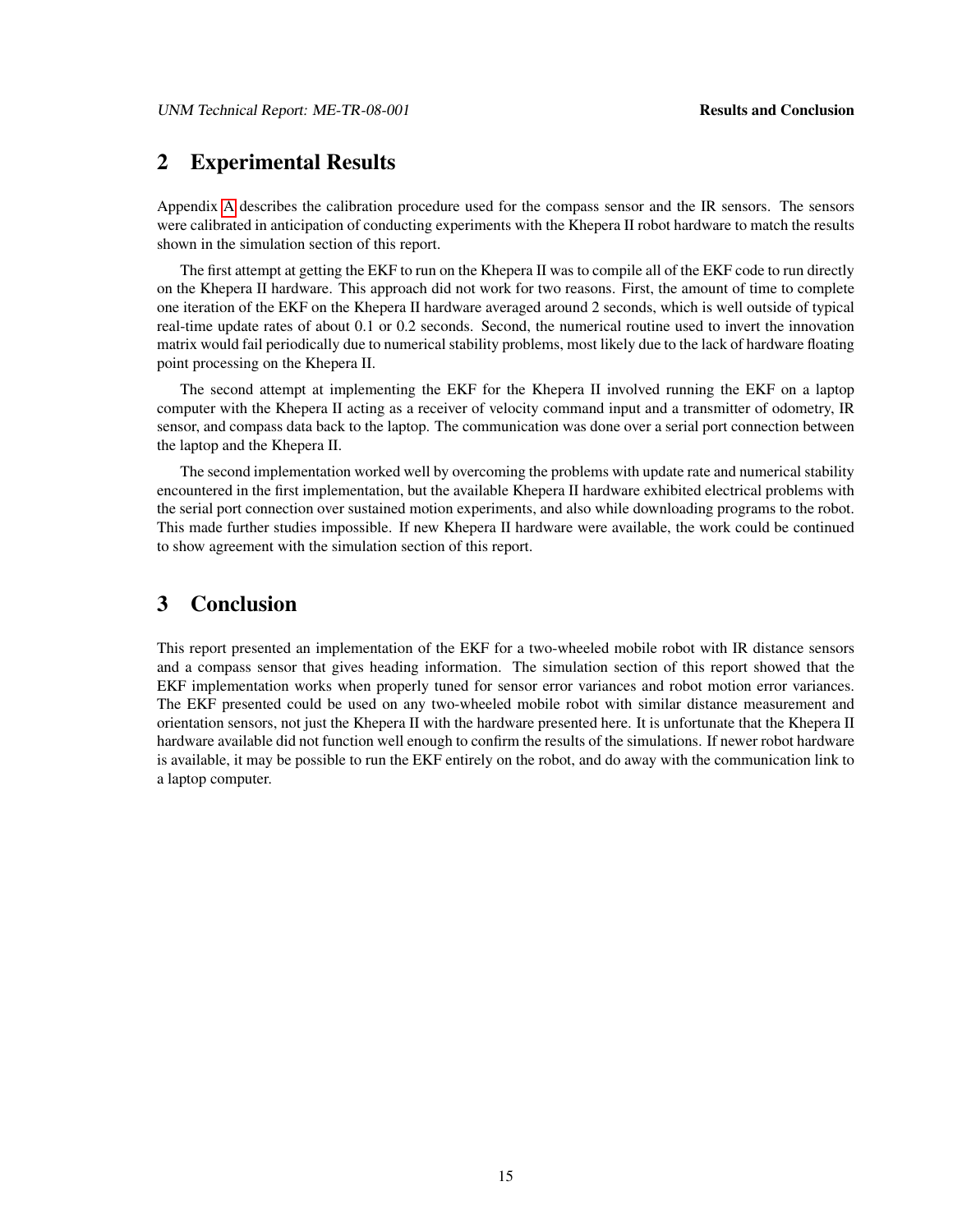#### References

- <span id="page-18-4"></span>[1] A. Alessandri, G. Bartolini, P. Pavanati, E. Punta, and A. Vinci. An application of the extended kalman filter for integrated navigation in mobile robotics. *American Control Conference, 1997. Proceedings of the 1997*, 1:527–531 vol.1, Jun 1997.
- <span id="page-18-5"></span>[2] I. Ashokaraj, P. Silson, and A. Tsourdos. Application of an extended kalman filter to multiple low cost navigation sensors in wheeled mobile robots. *Sensors, 2002. Proceedings of IEEE*, 2:1660–1664 vol.2, 2002.
- <span id="page-18-11"></span>[3] Laurent Delahoche, Claude Pégard, El Mustapha Mouaddib, and Pascal Vasseur. Incremental map building for mobile robot navigation in an indoor environment. In *ICRA*, pages 2560–2565, 1998.
- <span id="page-18-9"></span>[4] Gamini Dissanayake, Stefan B. Williams, Hugh Durrant-Whyte, and Tim Bailey. Map management for efficient simultaneous localization and mapping (slam). *Auton. Robots*, 12(3):267–286, 2002.
- <span id="page-18-0"></span>[5] A. Gelb. *Applied optimal estimation*. MIT Press, 1974.
- <span id="page-18-8"></span>[6] E. Ivanjko and I. Petrovic. Extended kalman filter based mobile robot pose tracking using occupancy grid maps. *Electrotechnical Conference, 2004. MELECON 2004. Proceedings of the 12th IEEE Mediterranean*, 1:311–314 Vol.1, May 2004.
- <span id="page-18-7"></span>[7] E. Ivanjko, I. Petrović, and M. Vašak. Sonar-based pose tracking of indoor mobile robots. Automatika *- Journal for control, measurement, electronics, computing and communications, Vol. 45, No. 3-4*, pages 145–154, 2004.
- <span id="page-18-12"></span>[8] J. M. M. Montiel J. R. Asensio and L. Montano. "goal directed reactive robot navigation with relocation using laser and vision". In *In Proc. 1999 IEEE Int. Conf. On Robotics and Automation*, pages pp. 2905 – 2910, Detroit, Michigan, 10-15 May 1999.
- <span id="page-18-2"></span>[9] Simon J. Julier and Jeffrey K. Uhlmann. A new extension of the kalman filter to nonlinear systems. In *In Int. Symp. Aerospace/Defense Sensing, Simul. and Controls*, pages 182–193, 1997.
- <span id="page-18-10"></span>[10] M. Kaess, A. Ranganathan, and F. Dellaert. iSAM: Incremental smoothing and mapping. *Accepted by IEEE Trans. on Robotics*, 2008.
- <span id="page-18-1"></span>[11] R. E. Kalman. A new approach to linear filtering and predication problems. *Transactions of the ASME – Journal of Basic Engineering*, 82:45–46, 1960.
- <span id="page-18-15"></span>[12] A. I. Mourikis and S. I. Roumeliotis. Performance analysis of multirobot cooperative localization. *IEEE Transactions on Robotics*, 22(4):666–681, Aug. 2006.
- <span id="page-18-13"></span>[13] Kazunori Ohno, Takashi Tsubouchi, Bunji Shigematsu, and Shin'ichi Yuta. Differential gps and odometrybased outdoor navigation of a mobile robot. *Advanced Robotics*, 18(6):611–635, 2004.
- <span id="page-18-14"></span>[14] Diego Rodríguez-Losada, Fernando Matía, Agustín Jiménez, and Ramón Galán. Consistency improvement for slam - ekf for indoor environments. In *ICRA*, pages 418–423. IEEE, 2006.
- <span id="page-18-3"></span>[15] Stergios I. Roumeliotis and George A. Bekey. An extended kalman filter for frequent local and infrequent global sensor data fusion. In *in SPIE International Symposium on Intelligent Systems and Advanced Manufacturing*, pages 11–22, 1997.
- <span id="page-18-6"></span>[16] Stergios I. Roumeliotis, Gaurav S. Sukhatme, and George A. Bekey. Circumventing dynamic modeling: Evaluation of the error-state kalman filter applied to mobile robot localization. In *In Proceedings of the 1999 IEEE International Conference in Robotics and Automation*, pages 1656–1663, 1999.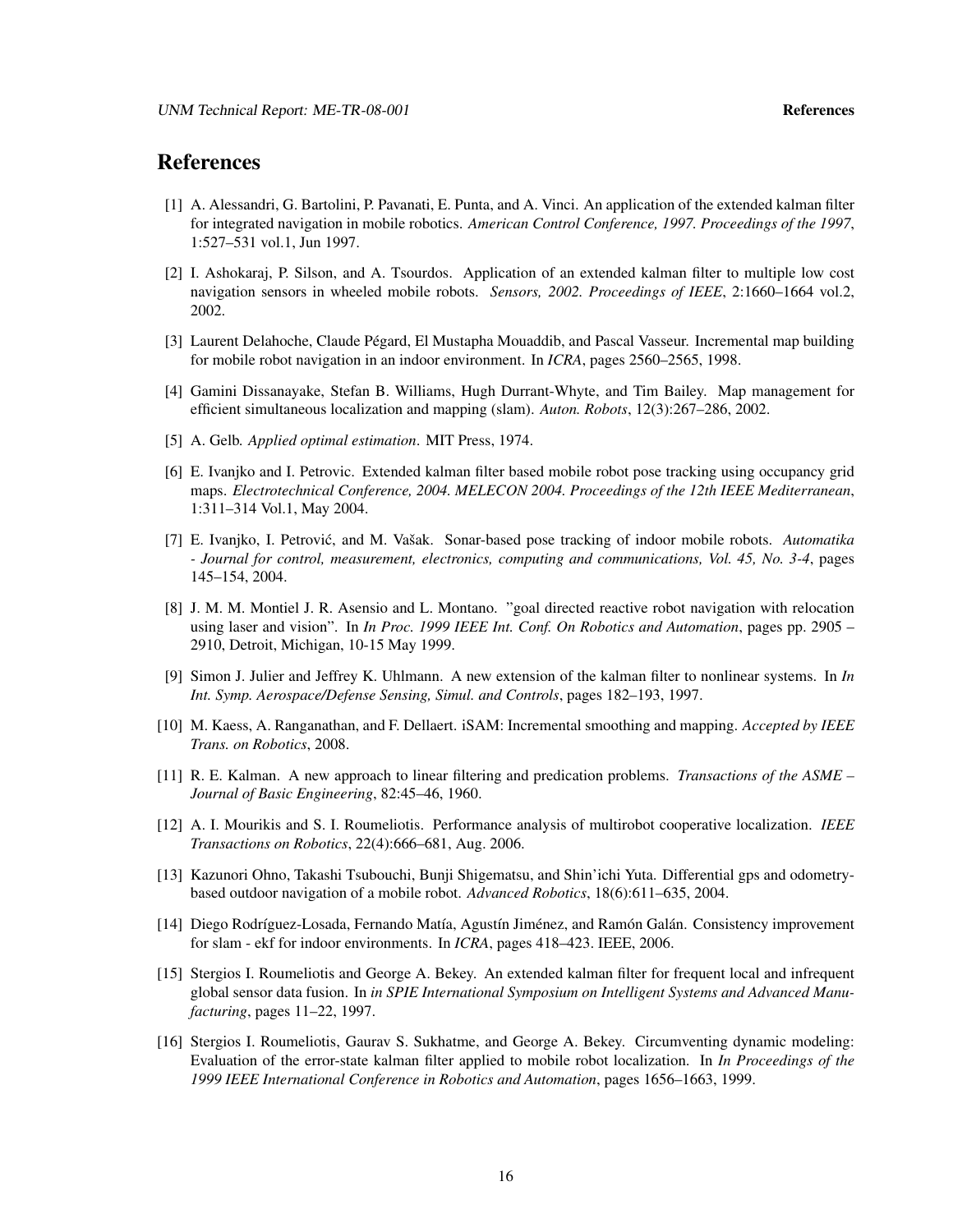UNM Technical Report: ME-TR-08-001 References

- <span id="page-19-0"></span>[17] J.Z. Sasiadek and Q. Wang. Sensor fusion based on fuzzy kalman filtering for autonomous robot vehicle. *Robotics and Automation, 1999. Proceedings. 1999 IEEE International Conference on*, 4:2970–2975 vol.4, 1999.
- <span id="page-19-1"></span>[18] Greg Welch and Gary Bishop. An introduction to the kalman filter. Technical report, University of North Carolina at Chapel Hill, Chapel Hill, NC, USA, 1995.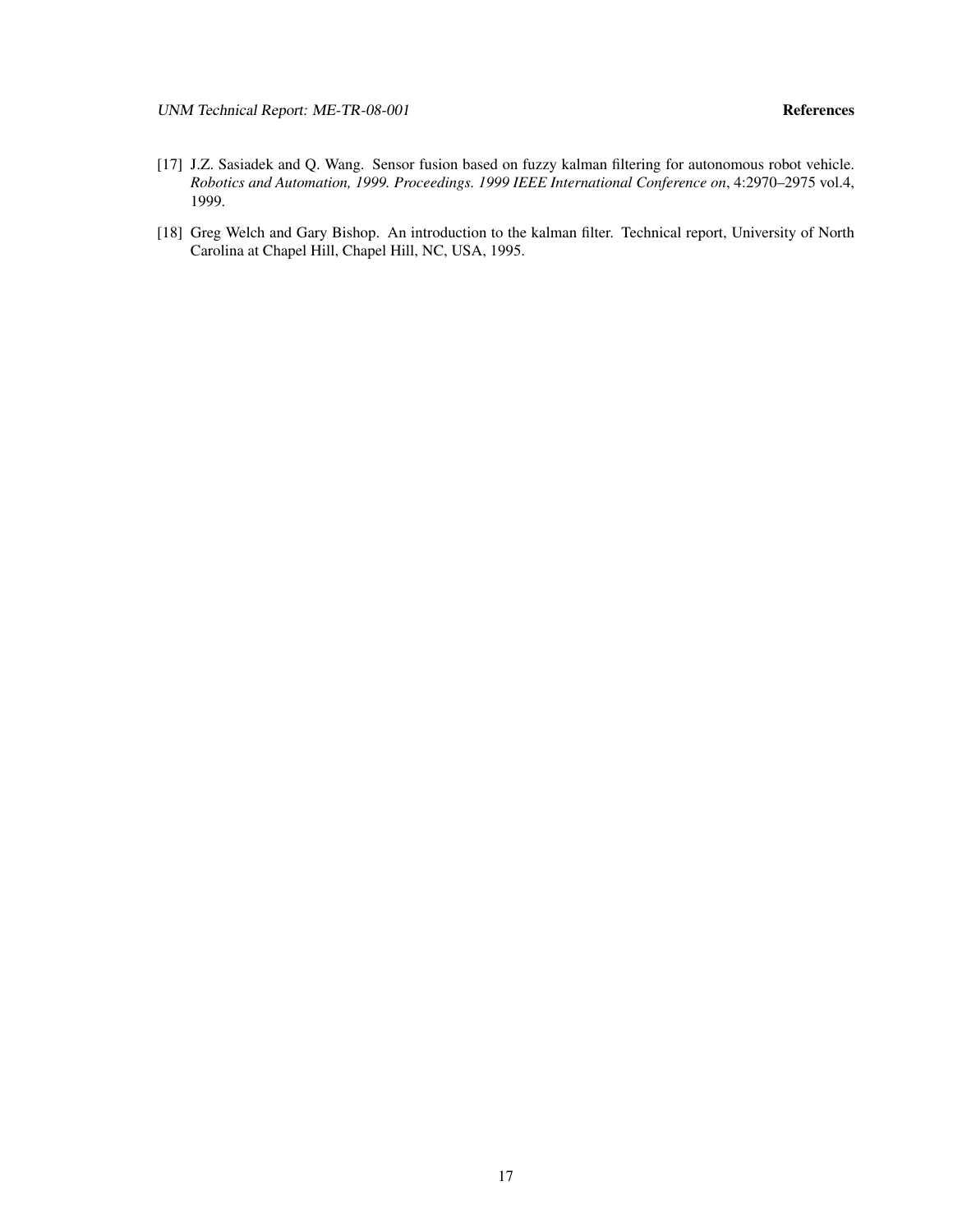## <span id="page-20-0"></span>Appendix A

# Khepera Compass and IR Sensor **Calibration**

### <span id="page-20-1"></span>A Compass Sensor Calibration

The compass sensor used for this report is the R1525 magnetic Hall effect sensor manufactured by the Dinsmore company. The compass is mounted on the I/O turret of the Khepera II and provides two analog output voltages as the Khepera II is turned 360 degrees. The compass senses the earths magnetic field and is not disturbed by nearby magnetic field sources. The manufacturer states the compass is accurate to within +/- 1 degree.

The calibration of the compass sensor turned the Khepera II in a complete circle, and took compass output readings every 20 degrees of rotation. Figure [6](#page-21-0) shows a plot of the data gathered from this experiment. The maximum and minimum analog output values were recorded to scale the output data between -1 and 1. The sensor output functions are  $sin()$  and  $cos()$  curves, so the arctan() function can be used to recover the heading in radians. If  $s_3$  is the sin() curve output scaled between -1 and 1, and  $s_4$  is the cos() curve output scaled between -1 and 1, then the output heading *h* in radians can be found with equation [\(A.1\)](#page-20-2).

<span id="page-20-2"></span>
$$
x = \arctan(s_3, s_4) \begin{cases} h = x + 2\pi & \text{if } x < 0\\ h = x & \text{if } x > = 0 \end{cases}
$$
 (A.1)

Repeated tests of the compass reading while pointing towards true north, showed the compass sensor error is approximately +/- 4 degrees.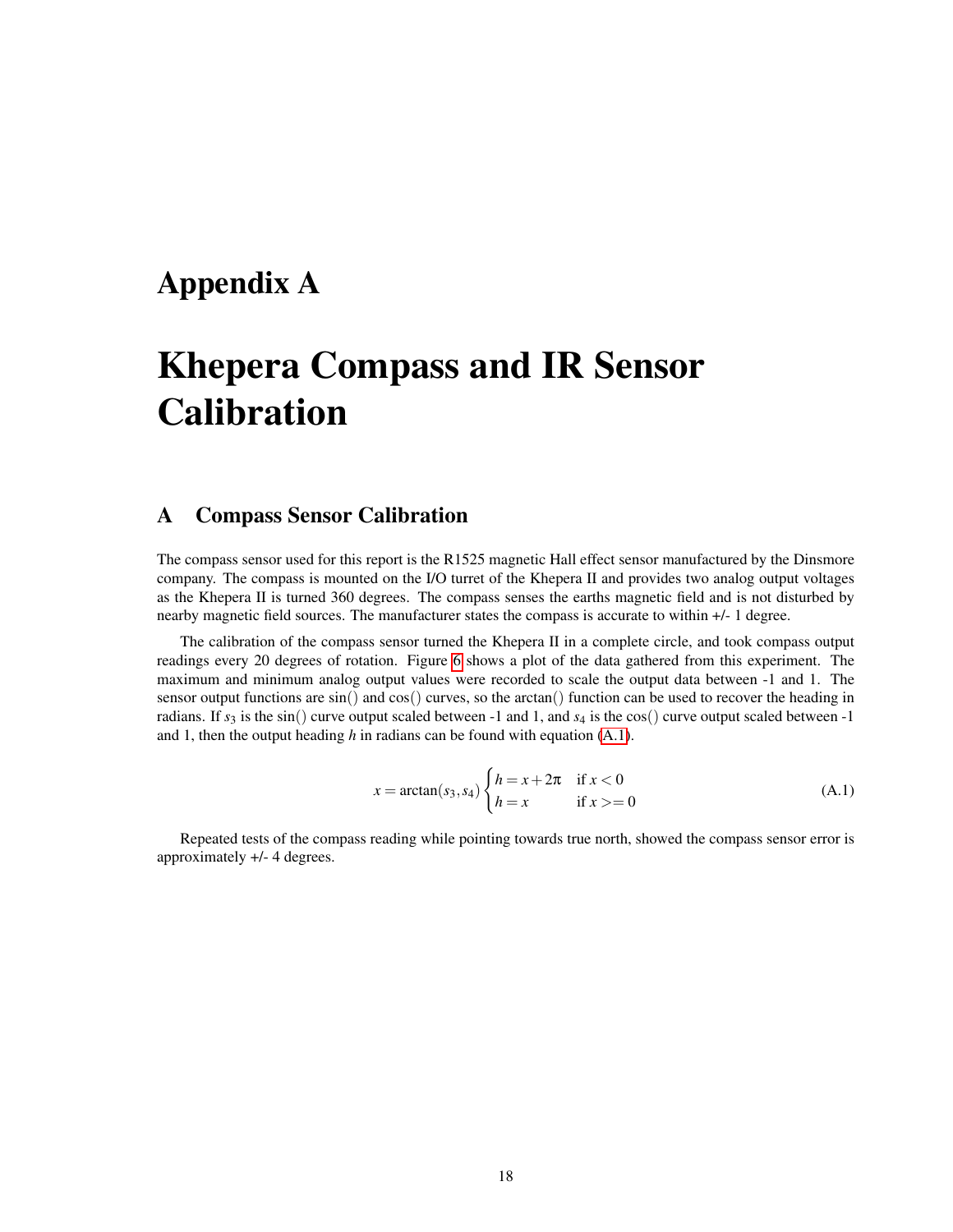

<span id="page-21-0"></span>Figure 6: Compass sensor output voltages over a 360 degree rotation.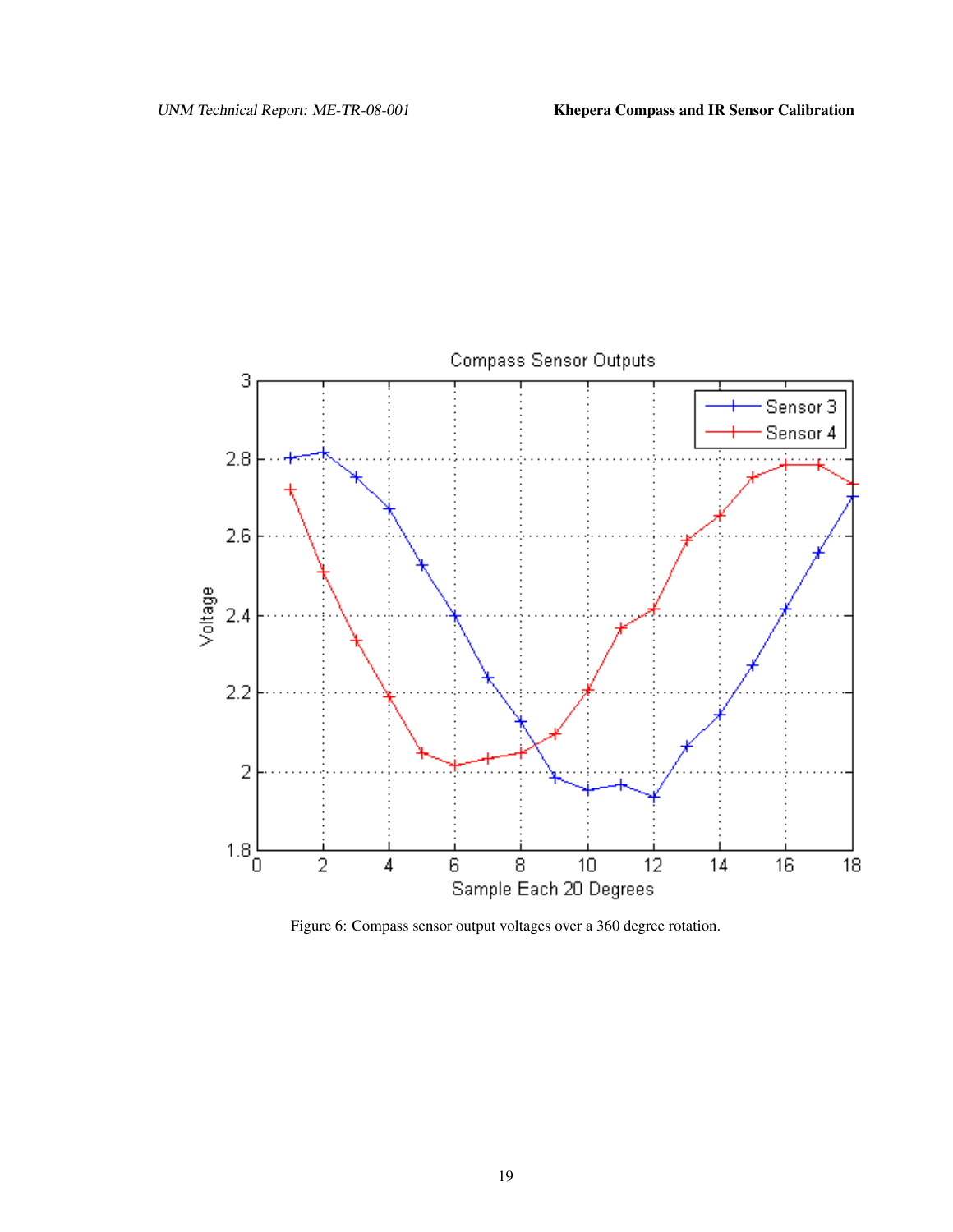#### <span id="page-22-0"></span>B IR Sensor Calibration

The Khepera II has eight short range IR sensors arrayed around the outside of the robot for the purpose of detecting obstacles. The IR sensors have an effective range of about 8 centimeters. With proper calibration, the IR sensors can be used to measure the distance to objects close to the robot.

The calibration procedure used in this report gathered data at one centimeter increments for each IR sensor. A white reflective surface was placed at one centimeter from an IR sensor and moved in one centimeter increments out to a distance of eight centimeters. The measurement procedure was repeated five times and an average value was calculated at each distance. The results of this experiment are shown plotted in Figure [7.](#page-23-0)

An exponential regression curve was fit to the data for each IR sensor. The regression curve fits are shown plotted in [7](#page-23-0) along with the experimental data. The exponential regression equation has the form given in [\(B.1\)](#page-22-1) where *m* is the IR sensor measurement, *d* is the distance to the obstacle, and *a* and *r* are parameters to be determined by regression analysis.

<span id="page-22-1"></span>
$$
m = ar^d \tag{B.1}
$$

Equation [\(B.1\)](#page-22-1) can be expressed as a linear equation of the form  $y = mx + b$ , where the slope  $m = \log(r)$  and the intercept  $b = \log(a)$ . Fitting this linear equation to the experimental data yields two parameters, *a* and *r*, for each IR sensor. Inverting equation [\(B.1\)](#page-22-1) produces a distance value for an input IR sensor measurement. The error in the IR sensors was found to be +/- 1 centimeter after the IR sensor calibration was completed.